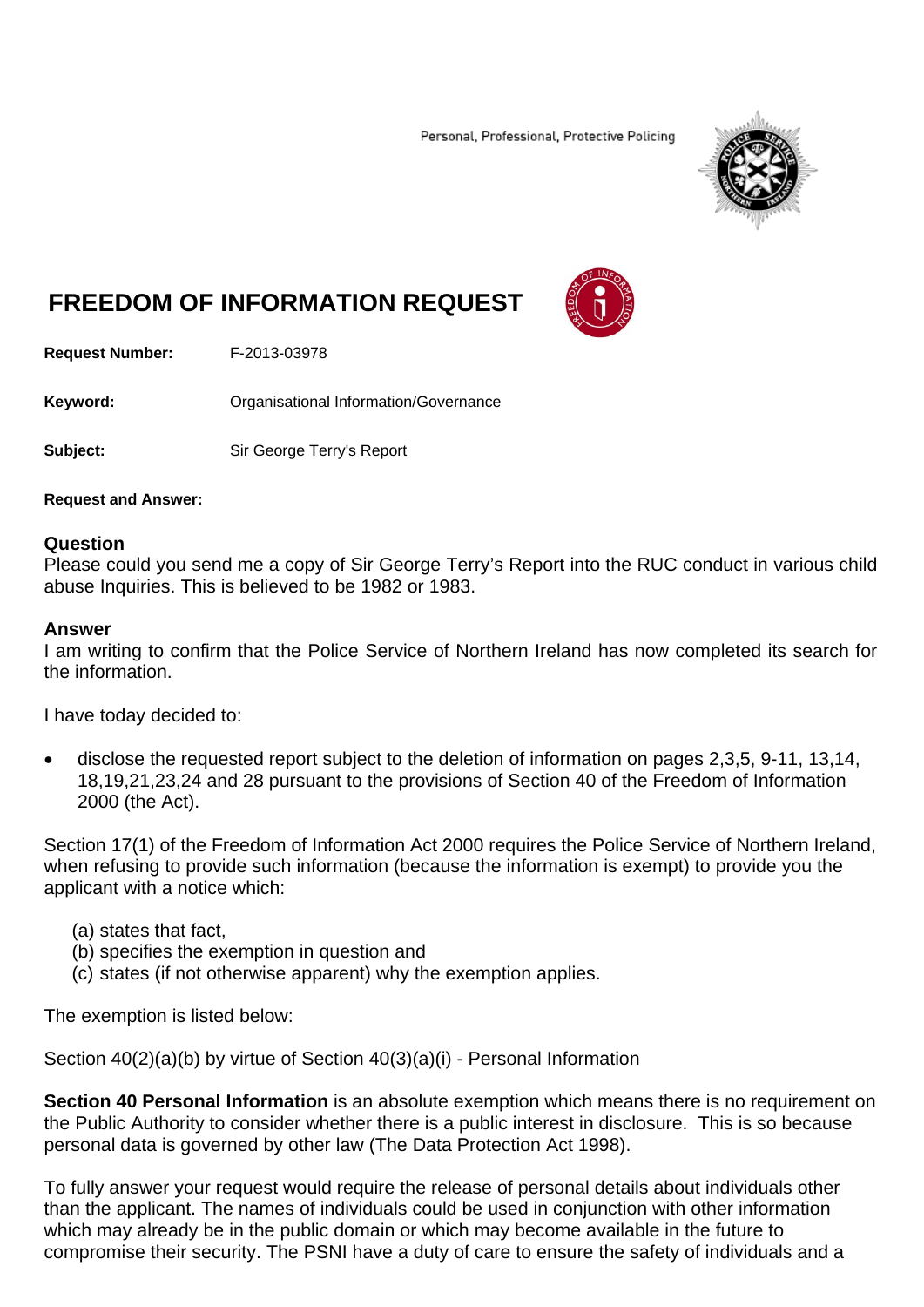release under the Freedom of Information Act is considered to be a release to the public at large. This would be a breach of the Data Protection Act and is catered for within Freedom of Information by the exemptions under Section 40(2) as outlined below.

All requests made under FOIA are applicant blind. A request must be treated as such and a public authority will always view any disclosure as into the public domain and not just to an individual.

Personal Data is regulated under the principles of the Data Protection Act 1998 and when information contains personal data about a third party it can only be released if disclosure would not breach any of the data protection principles.

Principle 1 is that personal data must only be processed lawfully and fairly.

Individuals are entitled to protection under the Data Protection Act 1998. The Service would be failing in its lawful duty were it to breach the Data Protection Act in order to furnish a disclosure under the Freedom of Information Act 2000. The Service has a duty to protect the personal data of all individuals.

If you have any queries regarding your request or the decision please do not hesitate to contact me on 028 9070 0164. When contacting the Freedom of Information Team, please quote the reference number listed at the beginning of this letter.

If you are dissatisfied in any way with the handling of your request, you have the right to request a review. You should do this as soon as possible, or in any case within two months of the date of issue of this letter. In the event that you require a review to be undertaken, you can do so by writing to the Head of Freedom of Information, PSNI Headquarters, 65 Knock Road, Belfast, BT5 6LE or by emailing foi@psni.pnn.police.uk.

If following an internal review, carried out by an independent decision maker, you were to remain dissatisfied in any way with the handling of the request you may make a complaint, under Section 50 of the Freedom of Information Act, to the Information Commissioner's Office and ask that they investigate whether the PSNI has complied with the terms of the Freedom of Information Act. You can write to the Information Commissioner at Information Commissioner's Office, Wycliffe House, Water Lane, Wilmslow, Cheshire, SK9 5AF. In most circumstances the Information Commissioner will not investigate a complaint unless an internal review procedure has been carried out, however the Commissioner has the option to investigate the matter at his discretion.

Please be advised that PSNI replies under Freedom of Information may be released into the public domain via our website @ www.psni.police.uk

Personal details in respect of your request have, where applicable, been removed to protect confidentiality.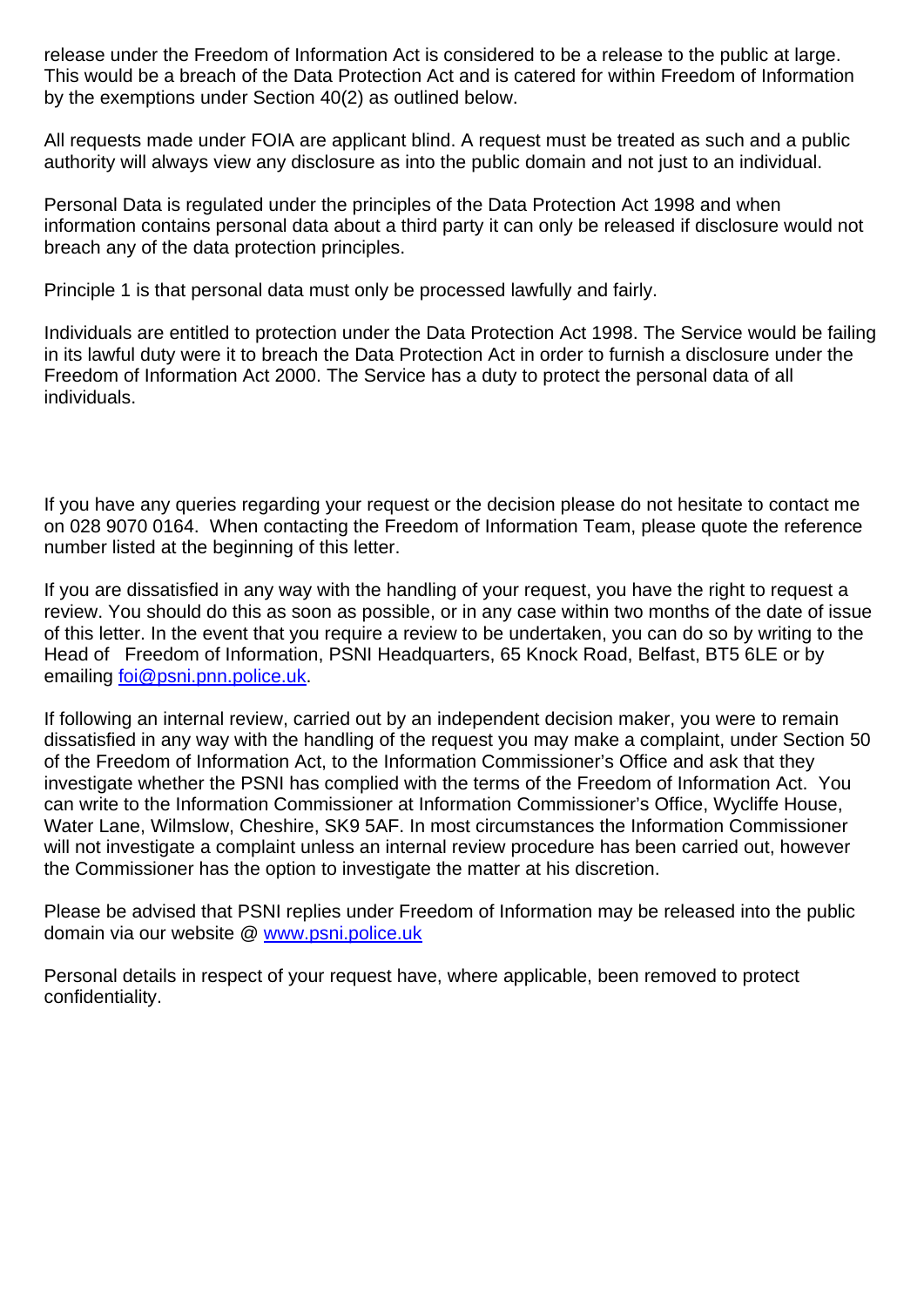# SUSSEX POLICE



 $\ddot{\phantom{a}}$ 

# THE KINCORA BOYS HOME, BELFAST, AND KINDRED MATTERS

 $\mathcal{L}^{\text{max}}_{\text{max}}$  , where  $\mathcal{L}^{\text{max}}_{\text{max}}$ 

REPORT BY SIR GEORGE TERRY, CBE QPM DL.,<br>CHIEF CONSTABLE OF SUSSEX.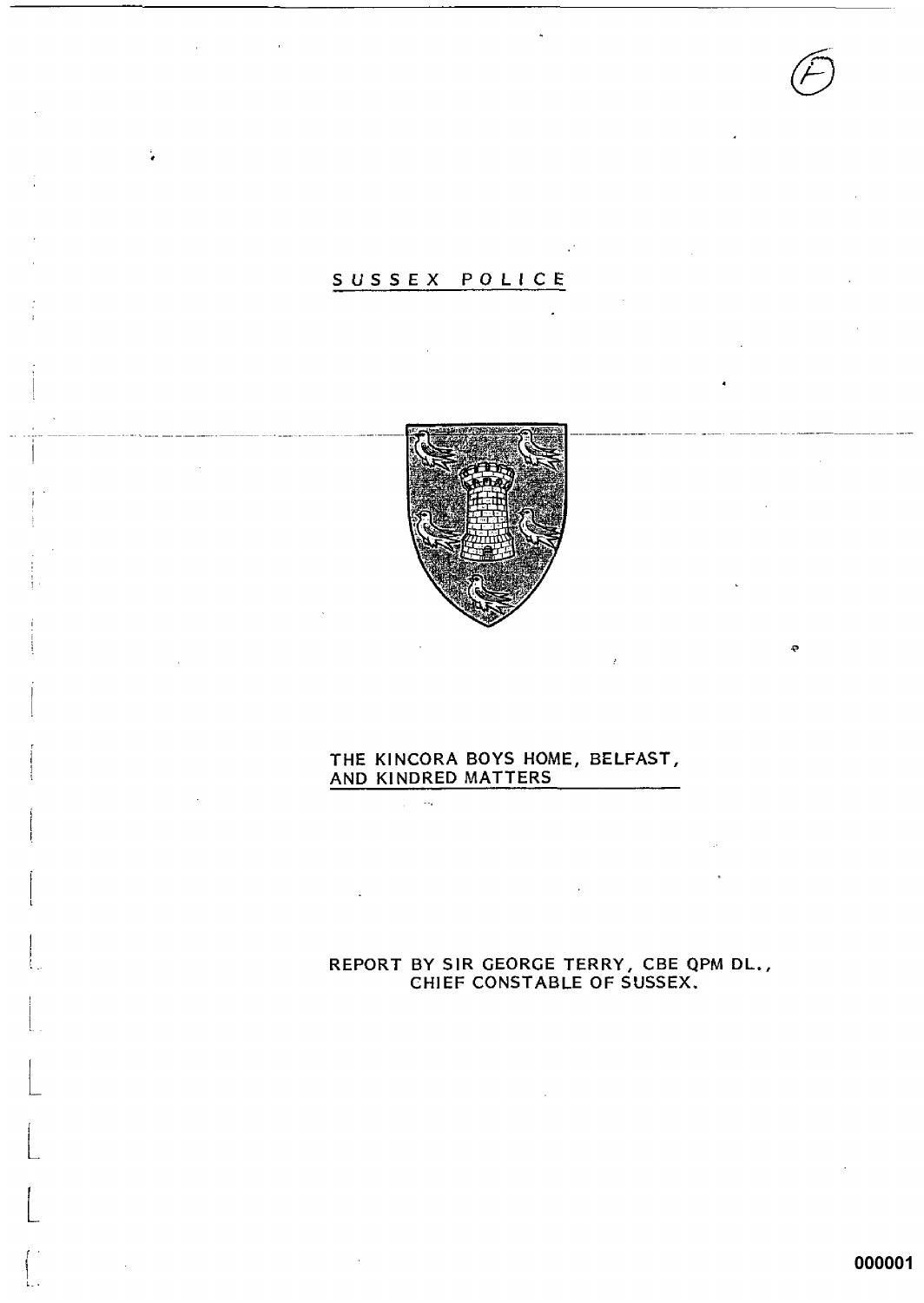# CHIEF CONSTABLE OF SUSSEX POLICE HEADQUARTERS LEWES BN7 2DZ 5432

#### REPORT BY SIR GEORGE TERRY, CBE QPM DL., CHIEF CONSTABLE OF SUSSEX.

 $TO:$ Sir John HERMON, OBE.. Chief Constable, Royal Ulster Constabulary.

## SUBJECT : THE KINCORA BOYS HOME, BELFAST, AND KINDRED MATTERS

1. This report is a summary, together with relevant background, of the enquiries carried out by myself at your request into the above subiect. It should be read in conjunction with two separate reports by Detective Superintendent Gordon HARRISON and Superintendent Richard FLENLEY of the Sussex Force which detail the enquiries now completed, and whilst those two reports are of necessity inter-linked and with some duplication in particular, in general the report by Detective Superintendent HARRISON covers the criminal investigation aspects and that of Superintendent FLENLEY principally deals in detail with the allegations by the Press along with the background to them and all of their ramifications. Both of those reports are cross-referenced to the reports by the Royal Ulster Constabulary team headed by Detective Superintendent

 $s.F40(2)$  $s.F40(2)(a)$  $s.F40(2)(b)$  $s.F40(3)(a)$ s.F40(3)(ai

exhibits.

the cross-referencing is considerable and, of course, all reports then link to the very many statements and

 $2.$ I shall endeavour in compiling this report to be constantly aware of what may be a quite wide readership in due course and so of necessity I must include to a fair measure some background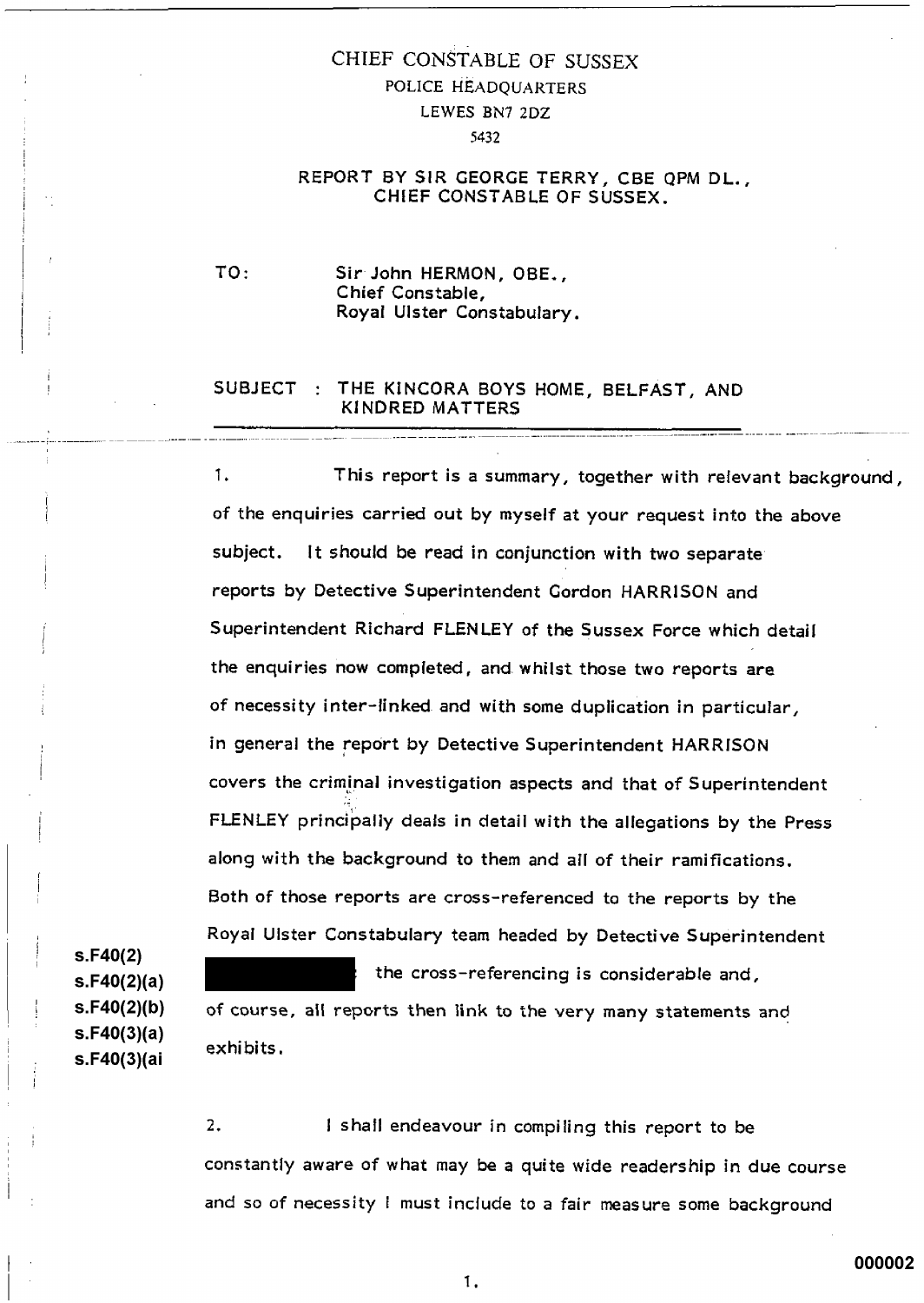detail of which I know you already are fully aware.

3. To that end my introduction must be that the Kincora Boys Hostel located at 236 Upper Newtownards Road, Belfast, was opened in January 1958 by the Belfast City Council Welfare Department. It was a hostel for working boys aged 15-18 years and it continued to be used for that age group throughout its existence, although occasionally younger lads were accommodated for very short periods when space in more appropriate childrens The building was a detached house with homes was unavailable. on the ground floor an entrance hall, television room, dining room, kitchen, wash room and an office, with a door from the latter to a one bedroom flat with a separate bathroom and a private hallway which gave access to a side entrance. That flat was occupied by the officer in charge of the hostel, namely, Joseph MAINS (b. 31.7.29), from 1964 until the hostel's closure in 1980, although he had previously used just a bedroom there since 1958. The first floor of the building consisted of three bedrooms, each large enough to accommodate three single beds, and a fourth bedroom primarily reserved for a member of the residential staff. Also on that floor were three bathrooms, a toilet and an ironing room. Above that a two roomed attic was used occasionally as a make-shift bedroom for one person but primarily was intended as a store room and play room.

4. Thus at any one time the hostel was intended to accommodate nine boys and one or occasionally two residential because of the occasional overflow from other hostels staff: the numbers of boys did go up to twelve and one of the bedrooms was also utilised separately for an additional member of these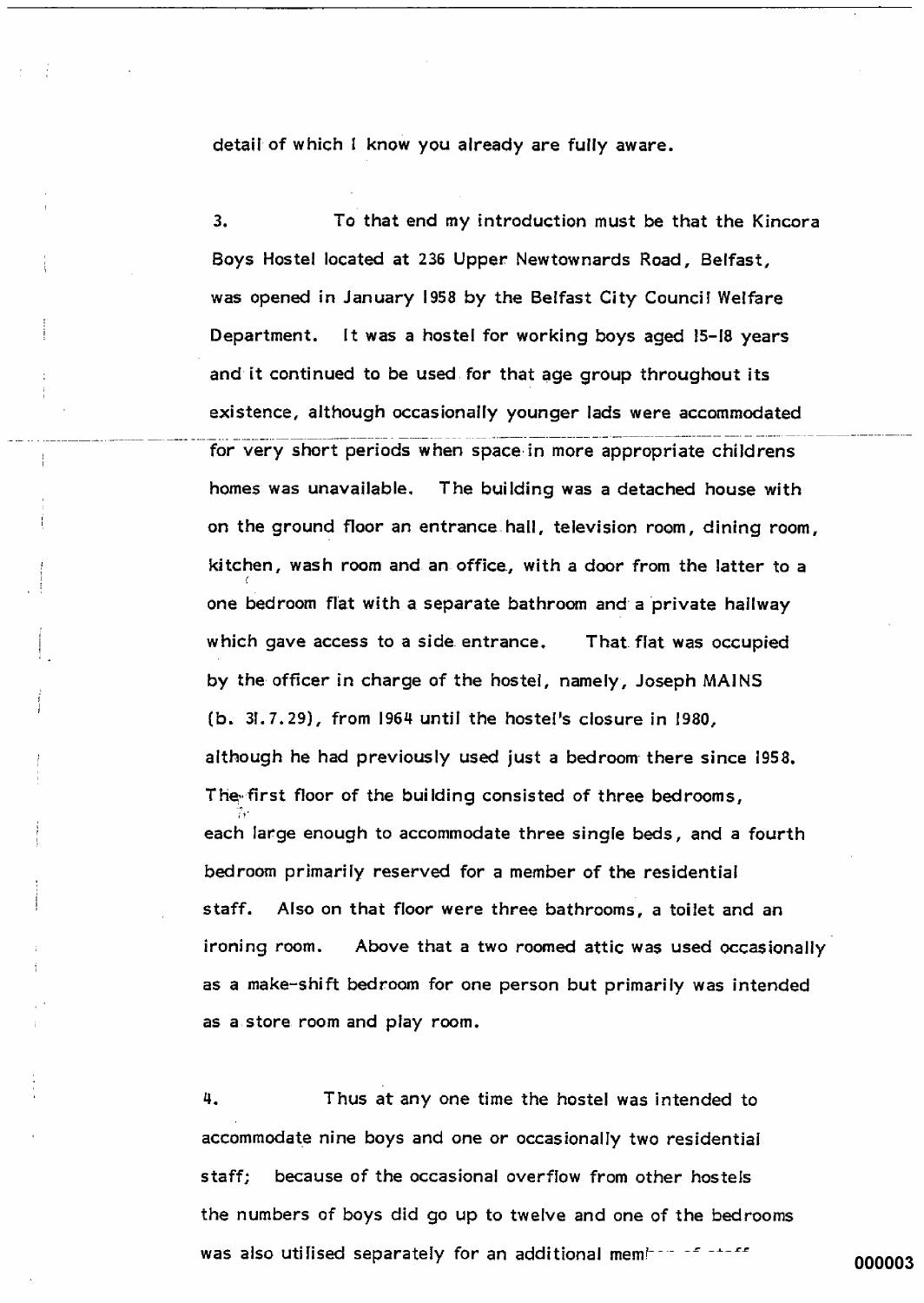#### MY APPOINTMENT

Following an investigation by your enquiry team which  $5.$ resulted in the conviction of the three principal offenders and others, and then continuing press commentary and statements in the House of Commons, you issued statements on 18th February 1982 and on the same day the Secretary of State for Northern Ireland announced that you had requested H.M. Chief Inspector of Constabulary to appoint the Chief Constable of another Force to carry out an investigation. In consequence I agreed to carry out that task.

#### TERMS OF REFERENCE

у.

6. These were summarised by the Secretary of State in the House as follows :-

> "To investigate allegations about the way in which the Police have conducted their enquiries and in addition to have general oversight of the continuing investigations".

 $7.$ The part of the terms of reference concerning the investigation of allegations about the way in which the enquiries had been conducted referred to assertions that there had been a cover-up, and the second part of my terms of reference related to the ongoing enquiries then under way by your own investigation team. To me a natural consequence was also to put my mind to the possibility of operational or administrative inefficiency and inadequacy in the Force.

8. From the onset it was clear that it was not my direction to undertake an enquiry into the area of responsibility and the action by the Social Services Department, although inevitably my enquiries would have to touch upon them.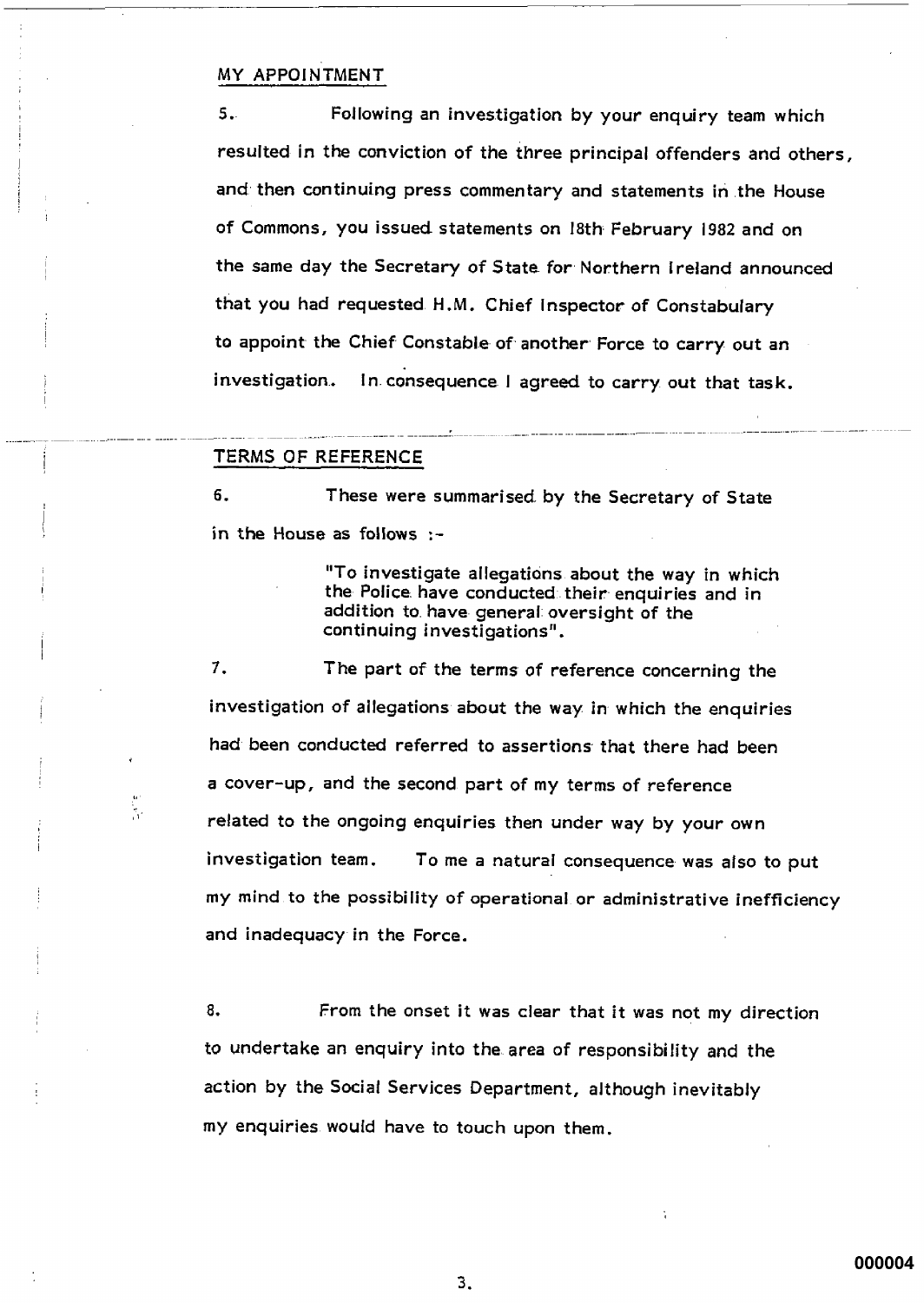#### COMPOSITION OF MY TEAM

 $S.F40(2)$  $s.F40(2)(a)$  $s.F40(2)(b)$  $s.F40(3)(a)$ s.F40(3)(ai

It was very clear to me after an initial meeting with 9. your Assistant Chief Constable, Mr. John WHITESIDE, OBE., and Detective Superintendent that my task would have to go back some years and then forward to the present time. It was obvious and important to me that my team should be of a size. working directly to myself, that all could have a complete knowledge of all we gleaned. This was a very deliberate decision on my part

and had I gone to a larger team then the problem of co-ordination

would have been immense and the additional numbers would have splintered the knowledge and in no circumstances was I prepared to countenance omissions or oversight in the course of my

investigation.

 $10.$ Therefore, I decided upon a very small team consisting only of myself and the following officers :-

Mr. Colin R. SMITH, B.Soc.Sc., FBIM., then Assistant Chief Constable in the Thames Valley Police Force,. subsequently appointed as a Deputy Assistant Commissioner in the Metropolitan Police and due to a special assignment in London he had to withdraw from the team at an early date on 4th May 1982.

Detective Superintendent Gordon HARRISON, Sussex Police,

Superintendent Richard FLENLEY, Sussex Police and at that time a Chief Inspector but subsequently promoted in February 1983 to his present rank.

#### LIAISON WITH THE ROYAL ULSTER CONSTABULARY AND SOCIAL SERVICES DEPARTMENT

Throughout my enquiry the utmost co-operation has  $11.$ 

been forthcoming from officers in your Force and there has been

no question at all of concealment or avoidance of liaison or supply  $s.F40$  $s.F40(2)$ 

of information whenever required. The same applies to the  $s.F40(2)(a)$ 

s.F40(2)(b)Social Services Department who have co-operated well with us

s.F40(3)(a)<sub>and</sub> I would particularly mention here s.F40(3)(ai

000005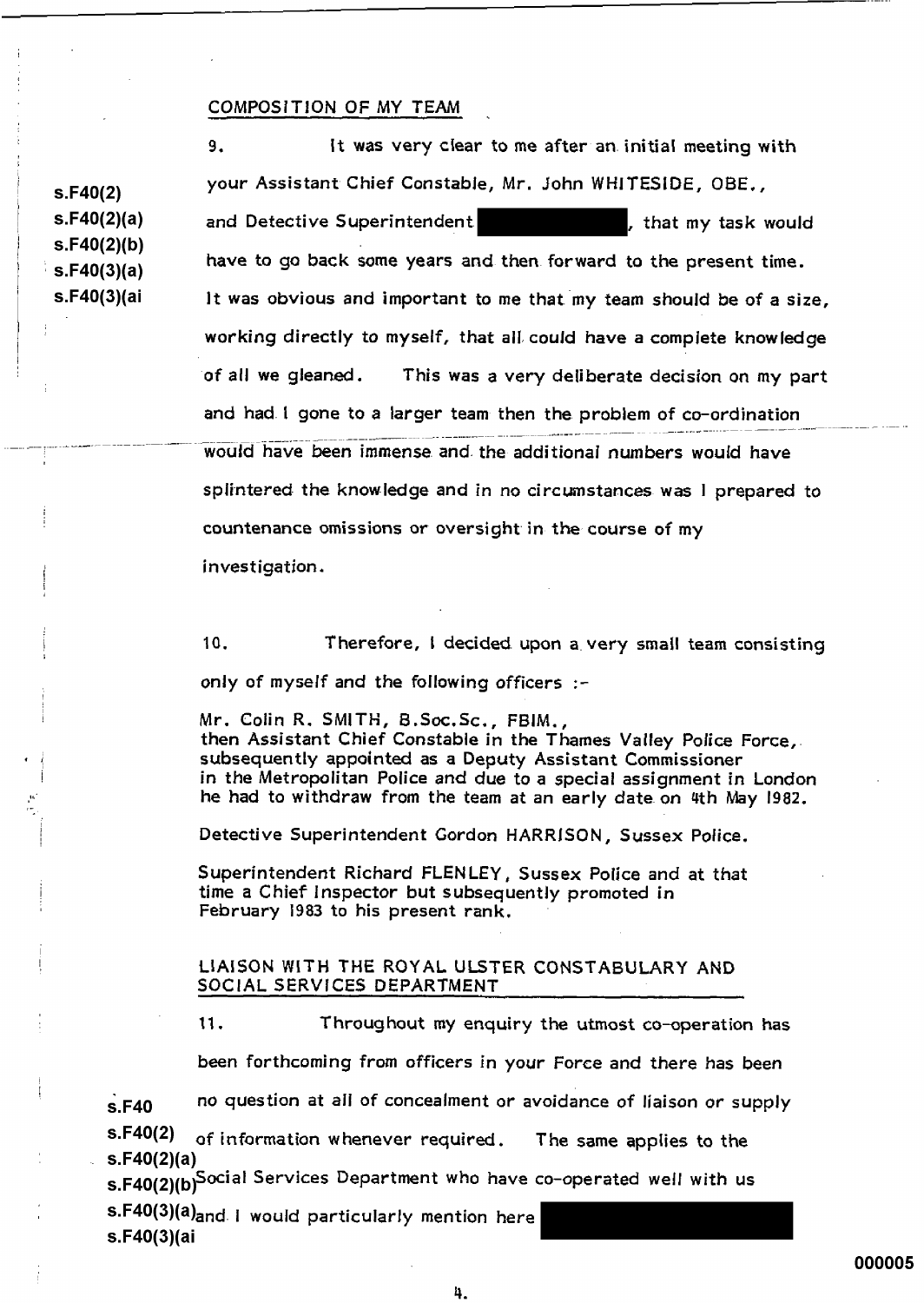#### EXTENT OF MY ENQUIRY

Initially it may have appeared to some that with my  $12.$ team, my enquiry would be a very simple matter of examining reports submitted prior to my involvement and then monitoring subsequent activity. In no way was I prepared to discharge my responsibility in that manner and I can only say that our work has been painstaking. in considerable depth  $\sim$  details of which I give later, and it is no exaggeration to say that the task has been a mammoth one, particularly bearing in mind that we have had to search as far back as 1958 to the present time in order to carry out the task allotted This task has been one of great intricacy and very to us. obvious importance, demanding as it were a re-enquiry of the whole. As one illustration alone between 1963 and January 1980 a total of 186 boys lived at the Kincora Hostel and the task of tracing as many of these as possible was less than easy bearing in mind the fact that they are literally scattered all over the United Kingdom with a few even further afield. Many are now married, settled and respectable. Despite every effort some in fact cannot be located.

## THE BACKGROUND OF THE NORTHERN IRELAND SCENE

 $13.$ Between 1958 and the start of 1969 the overall scene in Northern Ireland was what I would describe as generally being under control by the civil authorities, but in 1969 and into the early 1970's the whole escalated into the very worst of the troubles the Province has experienced.

14. Much of the comment and the assertions in the media and elsewhere which undoubtedly prompted your reasons for seeking my enquiry were generated by what I can only describe as from

000006

 $\mathbf{r}_i$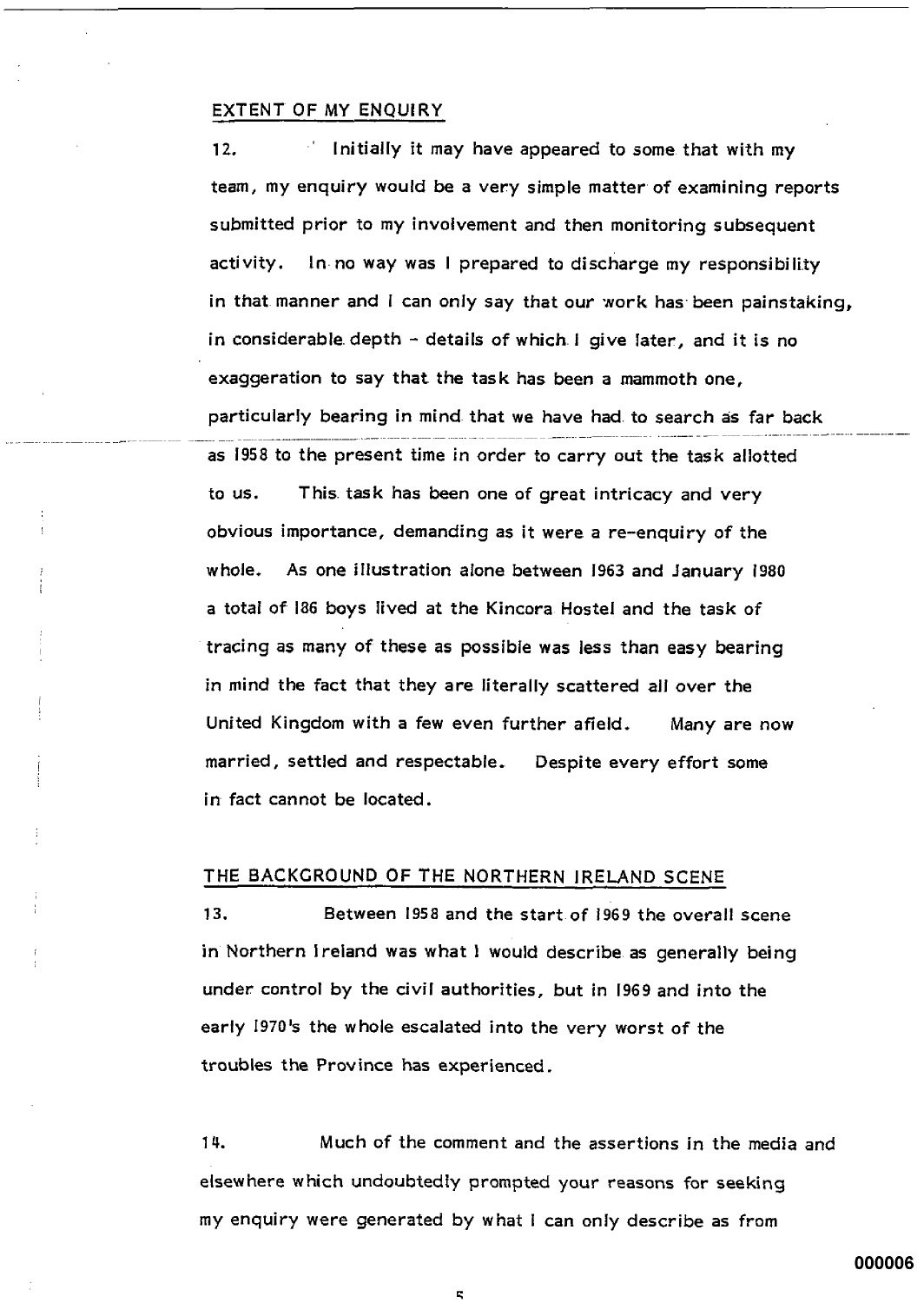those with the benefit of hindsight, and I must use my own description here to say that the early part of the decade of the 1970's in Northern Ireland has been conveniently forgotten and the pressures upon the Police and others so readily overlooked.  $In$ that period civil unrest distorted, bruised and frankly corrupted the whole fabric and infra-structure of society. I must say that lawlessness, insecurity, conflict and fear permeated everywhere, with the result that the normal development and maturity of the young people was at the very least exposed to many additional It is, therefore, also true to say that problems and stresses. simultaneously the "establishment", by which I mean the Police and the Social Services in particular, was constantly under pressure.

15. The ultimate readership of this report must be reminded too that the Police Force, whose duty it is to maintain the status quo and help in holding society together, suffered enormous pressures and burdens of over work. The level of terrorism which erupted around 1969 whilst slowly reducing as the 70's progressed was ever present and was coupled with a high rate of murders and terrorist inspired robberies which of sheer necessity affected the style and efficiency of crime detection.

16. Whilst normal crime as we might call it due to heavy Military and Police patrolling was relatively low and the ratio of the size of the Police Force to the population was increased to well above that in England and Wales, the very threat to personal safety felt by every Police officer both in his private life as well as at work, and by members of the public who should have been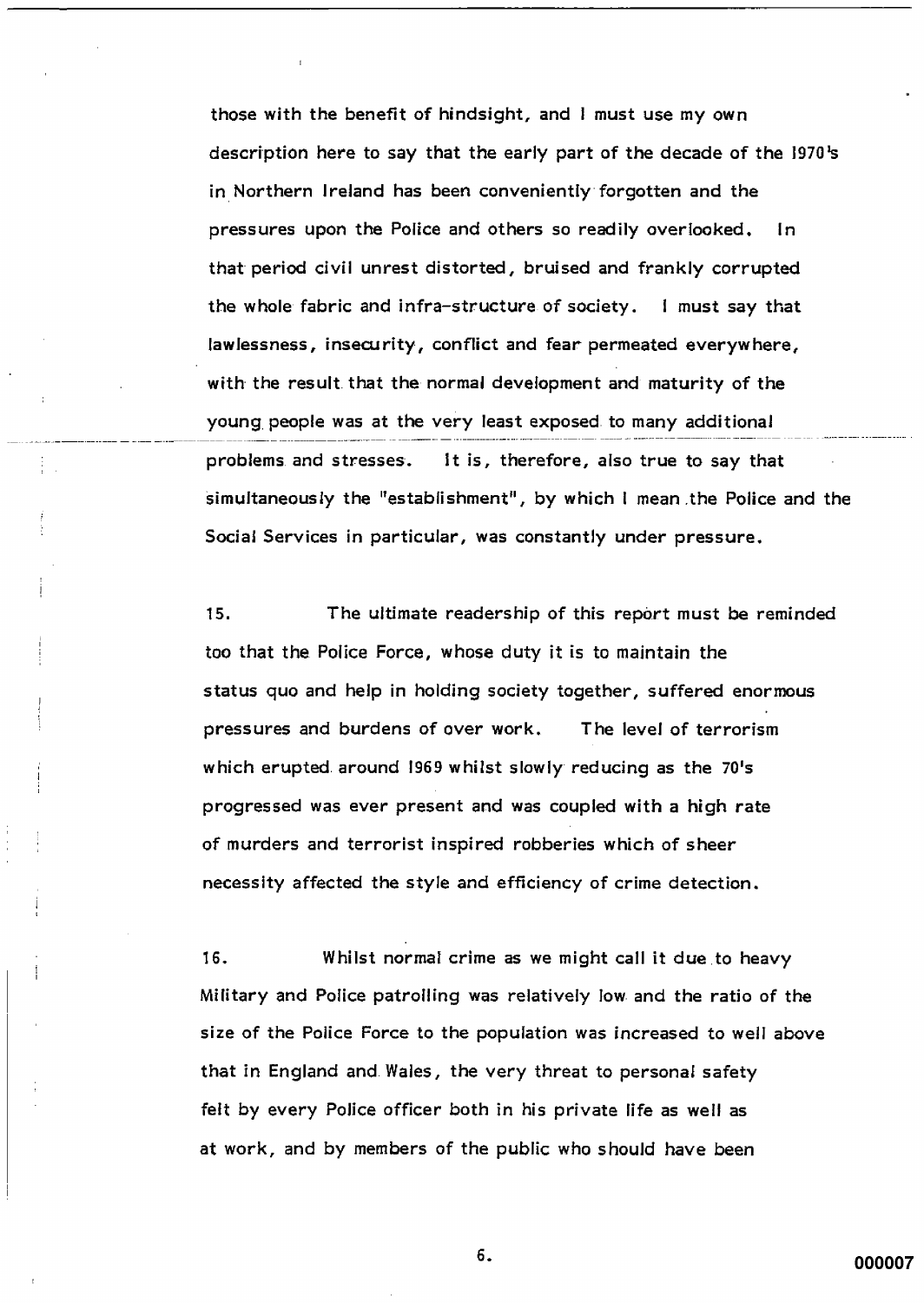assisting the Police in their enquiries, was a serious barrier to efficiency in crime investigation and detection.

I can pinpoint, even more succinctly, the pressures  $17.$ upon the personnel in the particular Division which contained the Kincora Boys Home by reference to records at Mount Pottinger Police Station. That Station also housed a Divisional Headquarters and a Battalion and Company Headquarters of the Army. For a precise example of the pressure, the Station records for the periodfrom lst April to 30th June 1973 show seven riots of various severity, 73 incidents of stoning and 37 reports of severe damage. Additionally both the Police Station and officers from it were shot at, there was an abnormal number of fire calls and many reports of intimidation, and the searching of a number of houses by the Army requiring the presence of the Police. All of this was over and above the usual policing demands occasioned by road traffic accidents, normal sudden deaths, missing children and general Police work.

18. Itemised even more accurately there were the following incidents :-

> 16 explosions 26 calls of suspect/hoax bombs 1 murder 32 shooting incidents 3 kidnappings 19 searches when arms were found 26 robberies - most of them involving the use of firearms 95 burglaries 20 stolen cars 2 hijackings of cars with occupants 14 other assaults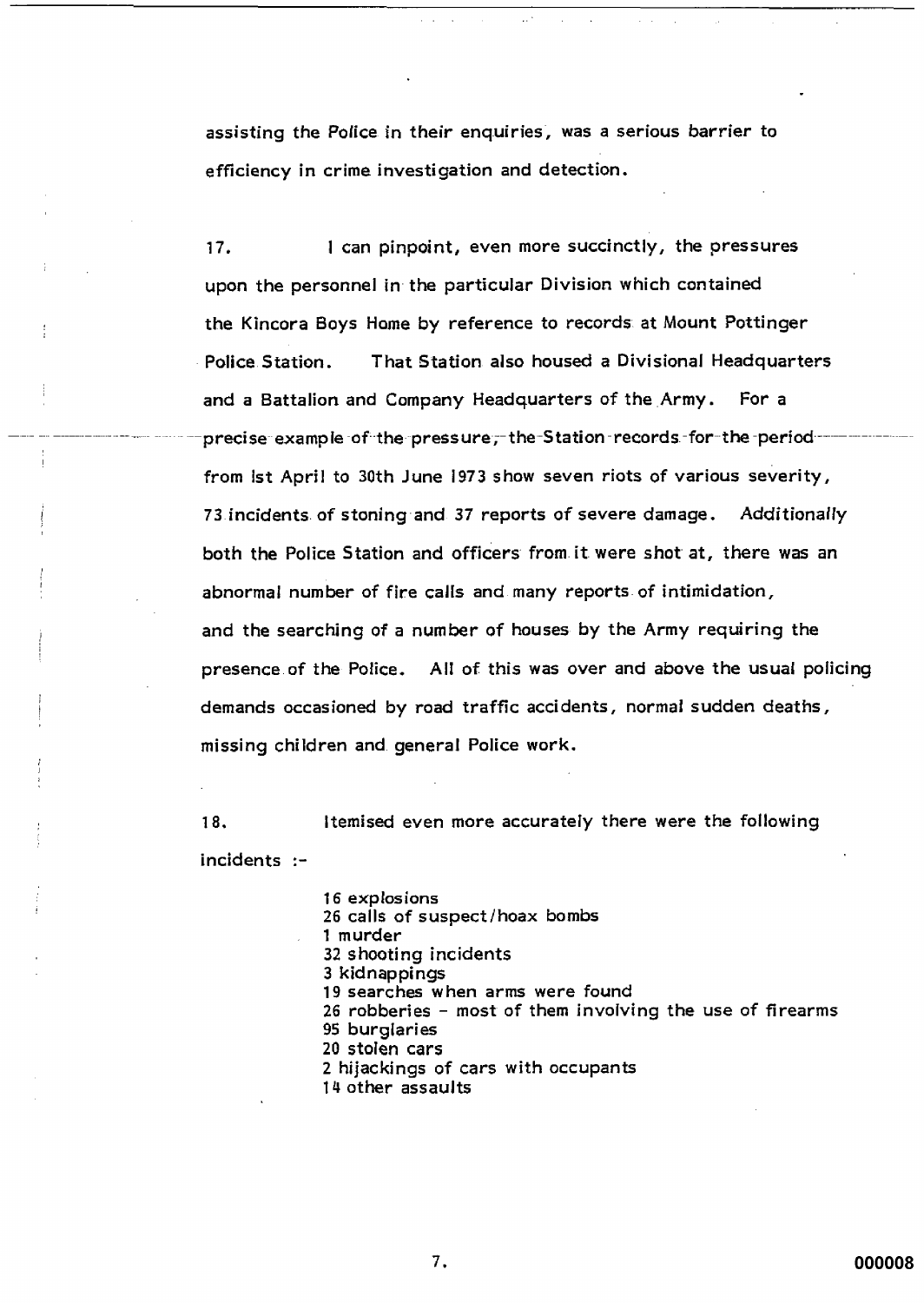19. Additional searches of the records show that there were 2I arrests for very serious crimes such as murder, possession of explosives and firearms and so on. One individual arrested was subsequently implicated in over a dozen sectarian murders which required additional Detectives being drafted onto the Division.

## SEQUENCE OF EVENTS

s.F40

 $20.$ Our enquiries showed that as far back as 1967 a file was compiled in the Belfast Social Services Department which became known after the Social Worker originating it. as the This file was never formally transmitted from that Department to the Police until Detective Superintendent enquiry began in 1980. There is evidence that the file did come into the possession of a Detective Constable  $s.F40(2)$ s.F40(2)(a) some five years after the Senior Social Services management had .s.F40(2)(b) closed it without reference to the Police. Any objective opinion as  $s.F40(3)(a)$ s.F40(3)(ai to what action the Police could reasonably be expected to initiate at that time on such out-dated and unsubstantiated information is bound to conclude that it would only have relevance if it provided background information to a current complaint. No such complaint had in fact been made to the Police and in consequence the officer concerned merely copied the file and sent it to Force Headquarters for information purposes. Despite every possible investigation by me this copy of the cannot be traced as ever having been received at Headquarters. The publicity accorded to assumptions as to its contents and that the original ever disappeared was a gross distortion.

> $21.$ There was an incident of indecent assault on an inmate of another boys hostel in November 1970, not by any of those subsequently convicted, but by a teacher from a secondary school. That case was heard at Belfast Magistrates' Court on 27th May 1971 and was dismissed. That matter was looked into very thoroughly,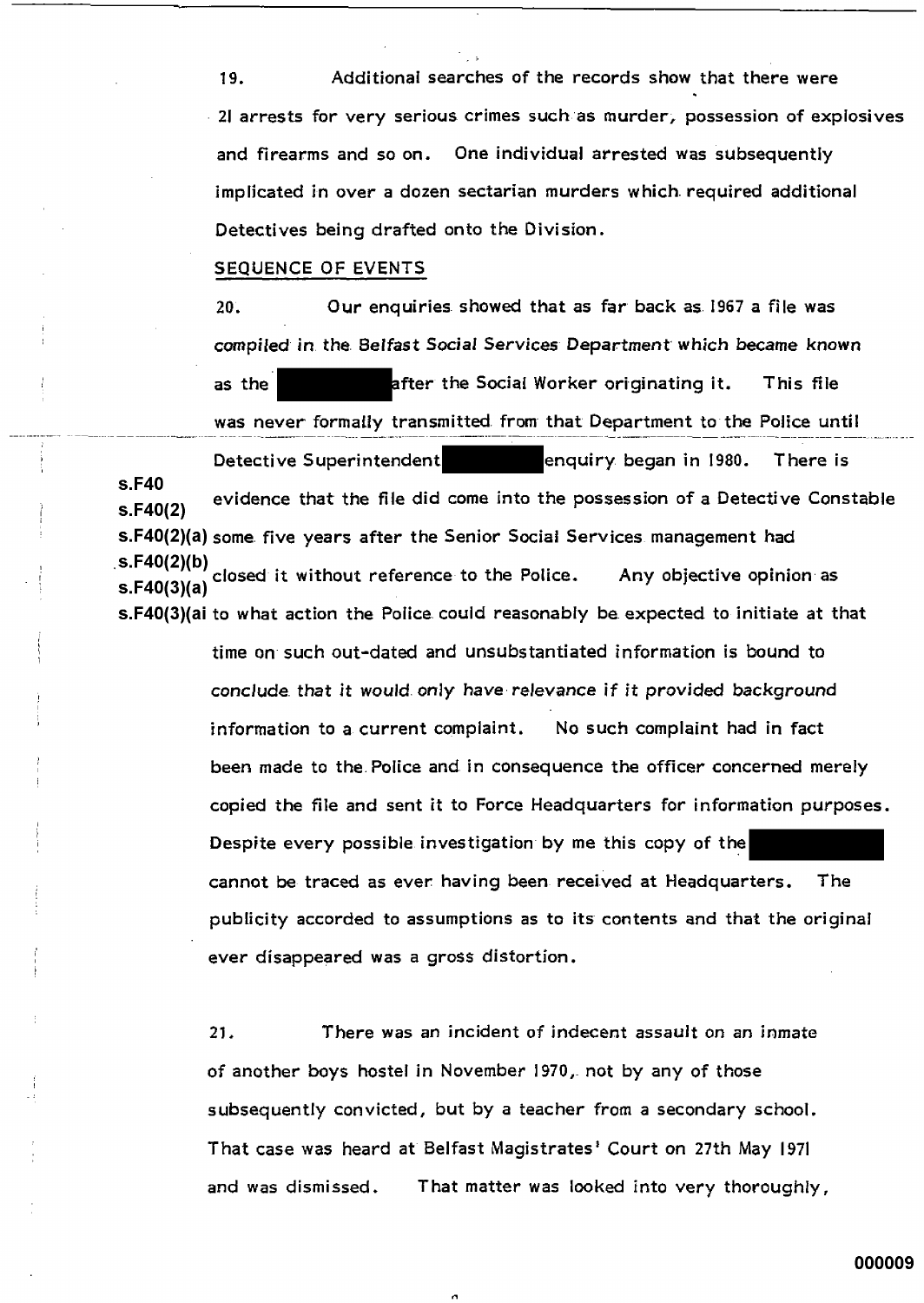I am able to confirm, by your own Force's team in 1982 but no miscarriage of justice on the evidence available took place.

 $22.$ There were other indecent assaults known to the Social Services Department in the 1970's but definitely not referred to the Police.

 $23.$ In broad terms, the sequence of events then had a development when the Chief News Reporter of the Irish Independent Newspaper, Belfast, published an article on 24th January 1980 about rumours of widespread homosexuality and child prostitution at the Kincora Hostel, alleging that the facts were known within Social Service circles and my enquiries in this respect established that the source of the reporter's information lay within those Services. Before that article in fact was published a Member of Parliament was informed and the matter raised in the House of Commons subsequently.

24. On 25th January 1980 your own team headed by  $S.F40(2)$  $s.F40(2)(a)$ D/Superintendent (then a Detective Chief Inspector),  $s.F40(2)(b)$ commenced an investigation into the press allegations. Following  $s.F40(3)(a)$ initial enquiries Notice of Suspension was served by the Health and s.F40(3)(ai Social Services Board on 4th March 1980 on the following :-

> Joseph MAINS (b. 31.7.29),  $a<sub>l</sub>$ the Officer in Charge of the Kincora Boys Hostel b] Raymond SEMPLE (b, 6, l, 22), the Deputy Officer  $c1$ William McGRATH (b. II.12.16). the House Father.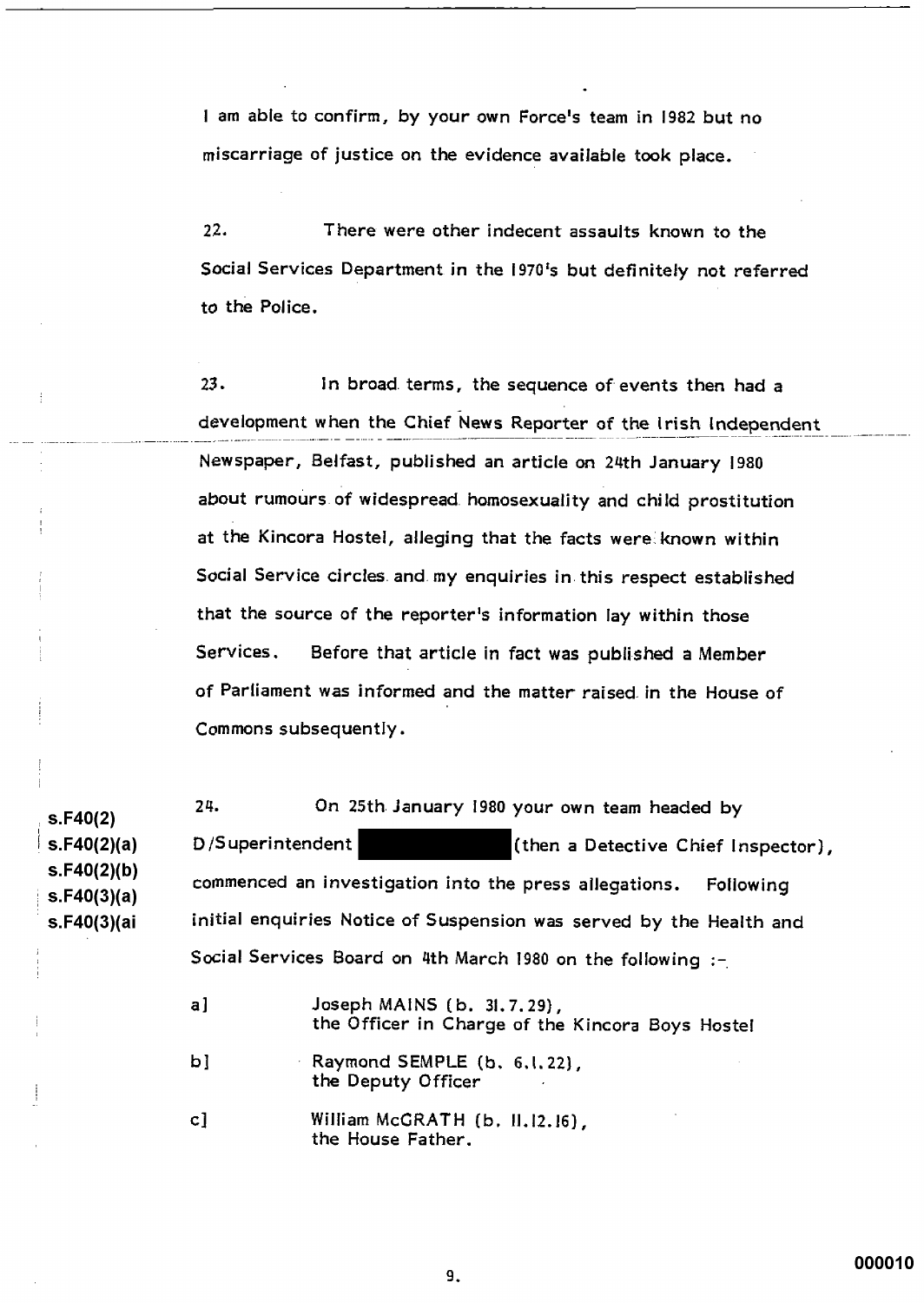Subsequently on 16th December 1981 after enquiries by  $25.$ D/Superintendent team all three appeared at Belfast Crown Court before the Lord Chief Justice, Lord LOWRY, when they pleaded guilty to offences of buggery, gross indecency and indecent assault, and were sentenced to, in the case of MAINS six years' imprisonment, SEMPLE five years, and McGRATH four vears.

 $26.$ In passing sentence the Lord Chief Justice commented that many people would be surprised that such activity could continue for such a long period at the hostel without detection.

 $27.$ At the same Court three other men were given periods of imprisonment for similar offences in two other boys' homes in North Belfast, those offences coming to light as a result of D/Superintendent enquiries. Two further men were convicted at Newtownards Crown Court for similar offences at yet another boys' home in County Down, and once more those offences were discovered by the same enquiry team.

28. Needless to say press publicity has continued and politicians have made statements publicly and the consequence was the appointment of my enquiry team. The further enquiries by D/Superintendent of your own Force continued at the same time.

#### CRIMINAL HOMOSEXUAL CONDUCT

29. Having regard to the considerable period over which offences had been committed, I think it is necessary here to say for the benefit of those inexperienced in investigation or those who may not have considered possible reasons, th

 $s.F40(2)$  $s.F40(2)(a)$  $s.F40(2)(b)$  $s.F40(3)(a)$ s.F40(3)(ai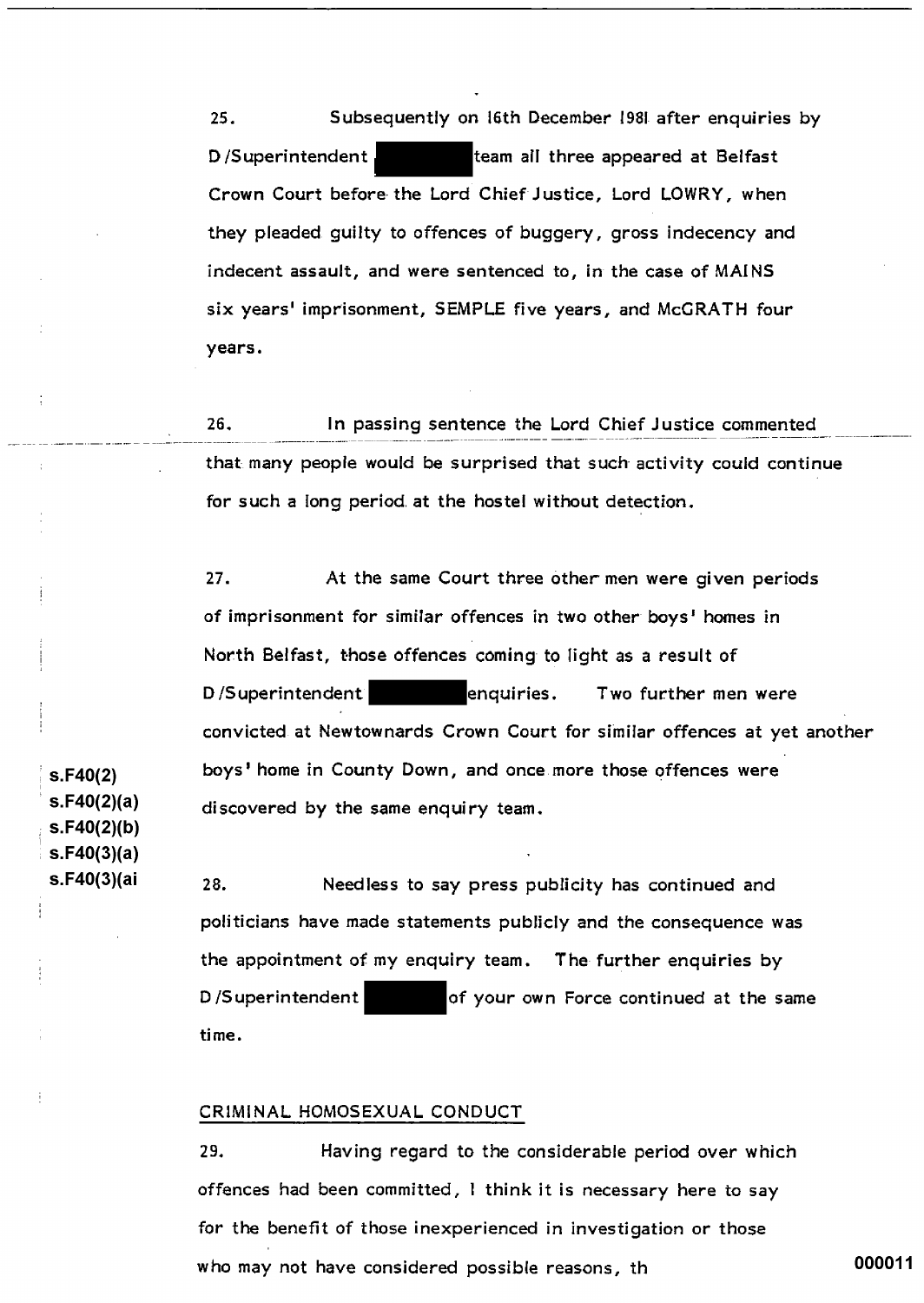offences of homosexual conduct are uniquely difficult for the Police In perhaps all other types of crimes to detect and to investigate. it is true to say that a victim feels himself injured and aggrieved, with a natural resentment or even desire for revenge towards the offender.

In homosexual offences, however, the victim is usually 30. embarrassed and frequently feels some personal guilt or shame, but in a few cases also shares a measure of sexual satisfaction or pleasure.

 $31.$ As a consequence victims of homosexual acts are considerably less likely to make a formal complaint and even less inclined to tell others what has occurred; often even close friends of victims will be unaware of the offences committed because the victims will want to conceal from them "their guilty secret".

Another factor not to be discarded easily, is that whereas 32. so many people believe they can recognise in common terminology a "queer" when they see one, the very nature of the crime of homosexual misconduct makes it very difficult for anyone and most of all the Police to confront or accuse anyone without some significant and positive evidence. Whilst it is very easy for individuals or indeed the media to make broad allegations or innuendo, it is a totally different matter to be successful in the search for corroboration as opposed to assumption, and many potential witnesses in the Kincora cases were so desperately naive and lacking in worldliness as to be unaware of what is going on around them. My enquiries have shown that this applies very much to some, and I repeat some, persons in the Social Services Departments.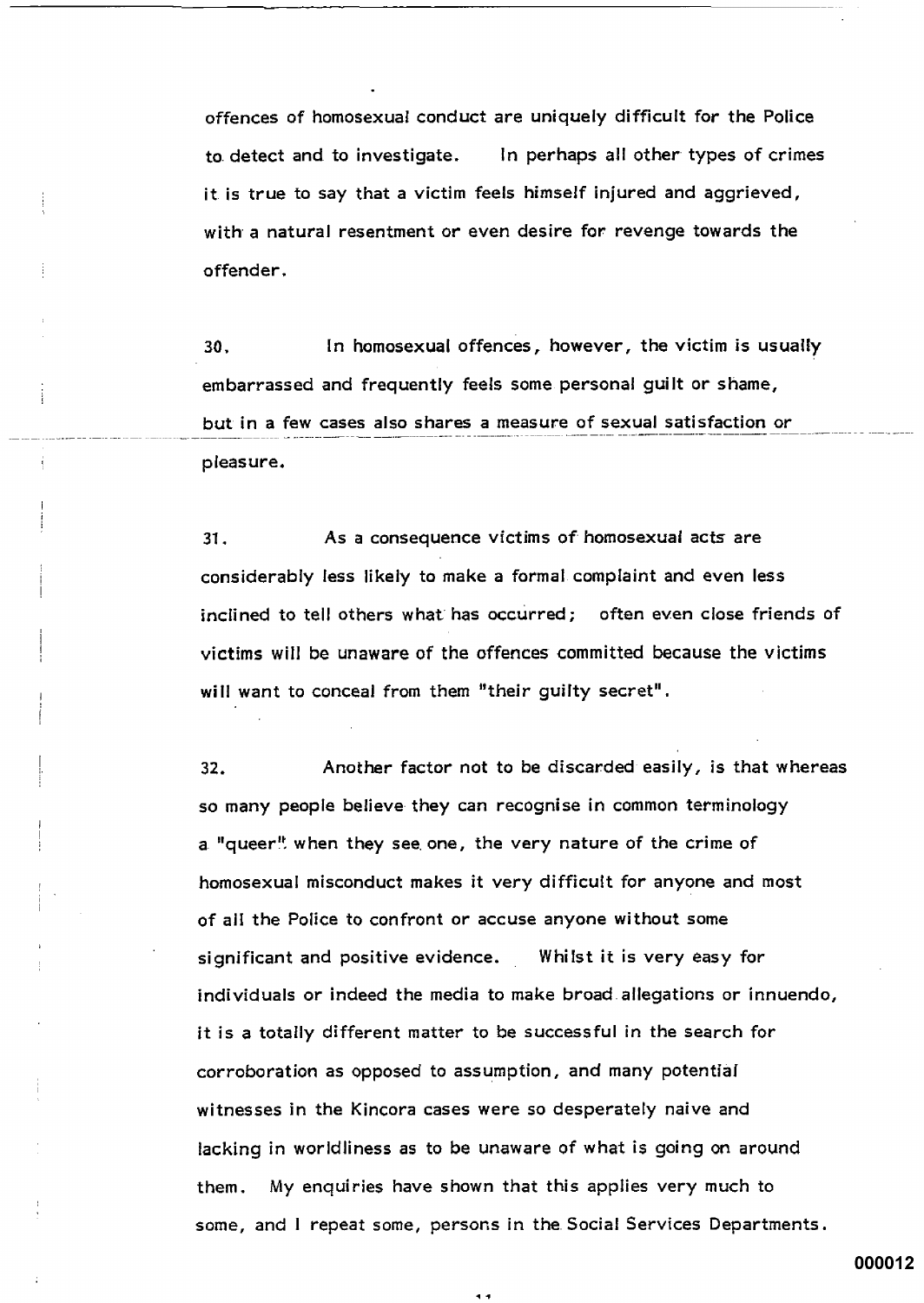Even more relevant to the Kincora enquiry, when victims 33. are unhappily youths of the type housed in boys' hostels, they are very much more vulnerable both to an initial approach because of their immature innocence, and also to their insecurity resulting from an absence for them of reliable friendships and surrounding family from whom they can gain example, guidance, Most, if not all of the victims in what has support and comfort. been called this Kincora affair, come from broken, very disturbed, inadequate\_and\_deprived\_backgrounds. Their intelligence was either low or had not been developed properly. On the aspect of insecurity they were probably for the first time in their lives receiving attention which they badly wished to retain, albeit rather ironically from their assailants.

The general secretive nature of a homosexual relationship,  $34.$ together with the fear in the case of the victims in the Kincora hostel that their mentors had the power to remove them from this security and so called comfort under threat of transfer, for example, to the less palatable environment of Borstal, undoubtedly accounts for the fact to a major extent, that such character destroying conduct could go on unrevealed for so long. **This**  $s.F40(2)(a)$ can be coupled with another paramount reason which was the complete  $s.F40(2)(b)$ absence of any complaint to the Police by a victim throughout the  $s.F40(3)(a)$ 22 years of the existence of the Kincora Boys' Hostel until your s.F40(3)(ai team under D/Superintendent sought them.

#### RESPONSIBILITY OF THE SOCIAL SERVICES ELEMENT

 $s.F40(2)$ 

As I have already mentioned my task was not to carry  $35.$ out an investigation into any shortcomings within the Social Services but inevitably I have been unable to avoid gathering information

000013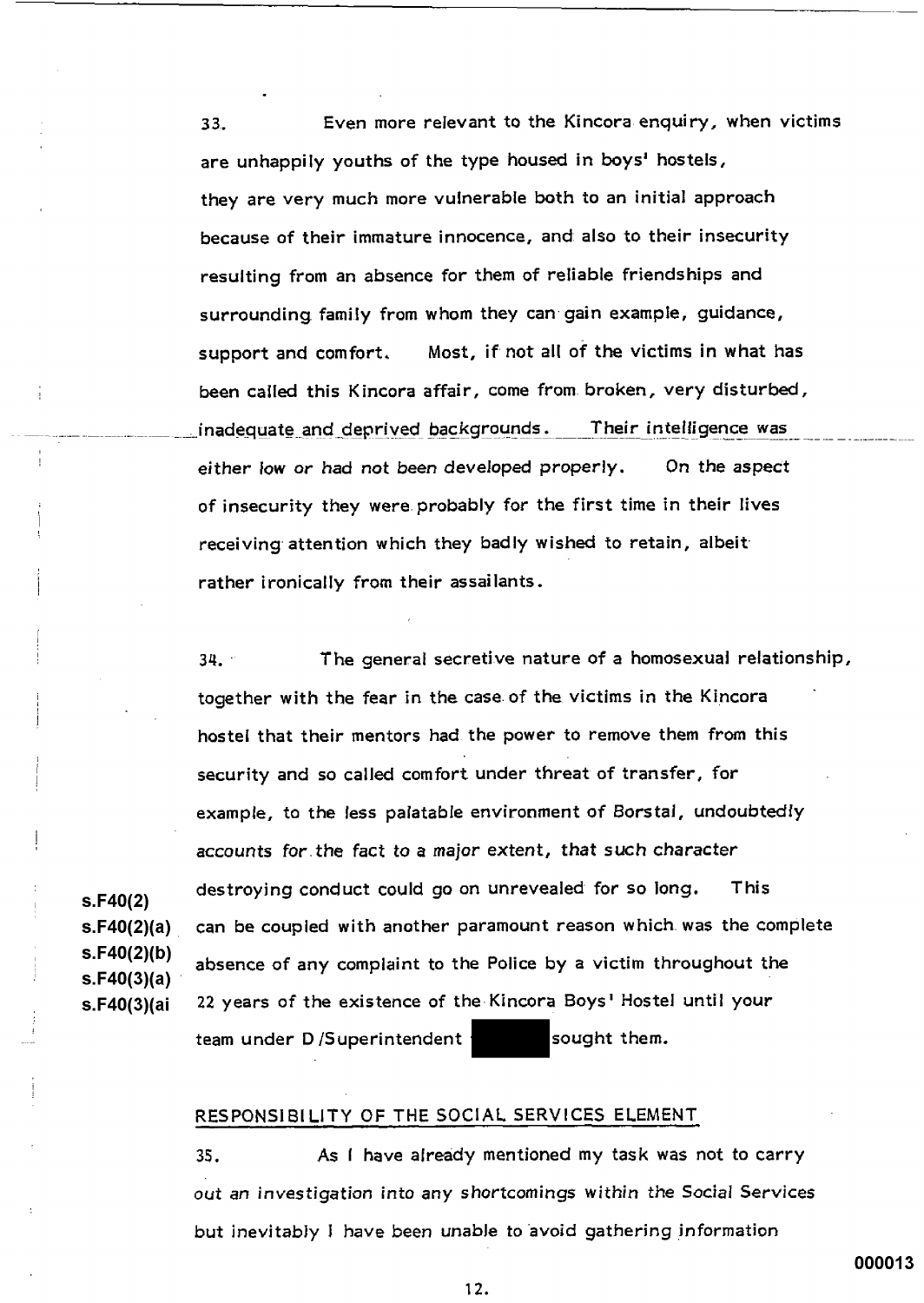or indeed being compelled to form some views. The most impressionable one in the latter category is that of the naivity and unworldliness which prevailed with some of the staff and this coupled with a lack of good manpower resources inevitably failed to develop any sense of awareness as to what was happening over the years or to draw attention of the Police to what seemed several times from the information I have gathered as an unsatisfactory situation.

36. To illustrate some of this, Joseph MAINS, who was in charge of the Kincora Hostel, was first appointed there in January At that time prospective employees were 1958 when it was opened. interviewed by the Welfare Committee, who invariably only had applicants to select from virtually without any professional qualifications. It is said that only 5% of residential staff in childrens homes at that time had any qualifications, now apparently the figure is around 15%. In those early days any qualification held was usually the Certificate in Residential Care of Children and Young Persons which was obtained after a year's course at a College of Further Education. Undoubtedly low salaries, long anti-social hours of duty and unsatisfactory working conditions all too often were the reasons for making the posts that needed to be filled extremely unattractive. That situation has improved over recent years but there still seems to be a real problem in finding suitably qualified residential staff of the calibre necessary for this very important work.

MAINS had

and his experience in welfare work consisted of having been

 $S.F40(2)$  $s.F40(2)(a)$  $s.F40(2)(b)$  $s.F40(3)(a)$ s.F40(3)(ai

37.

000014

when appointed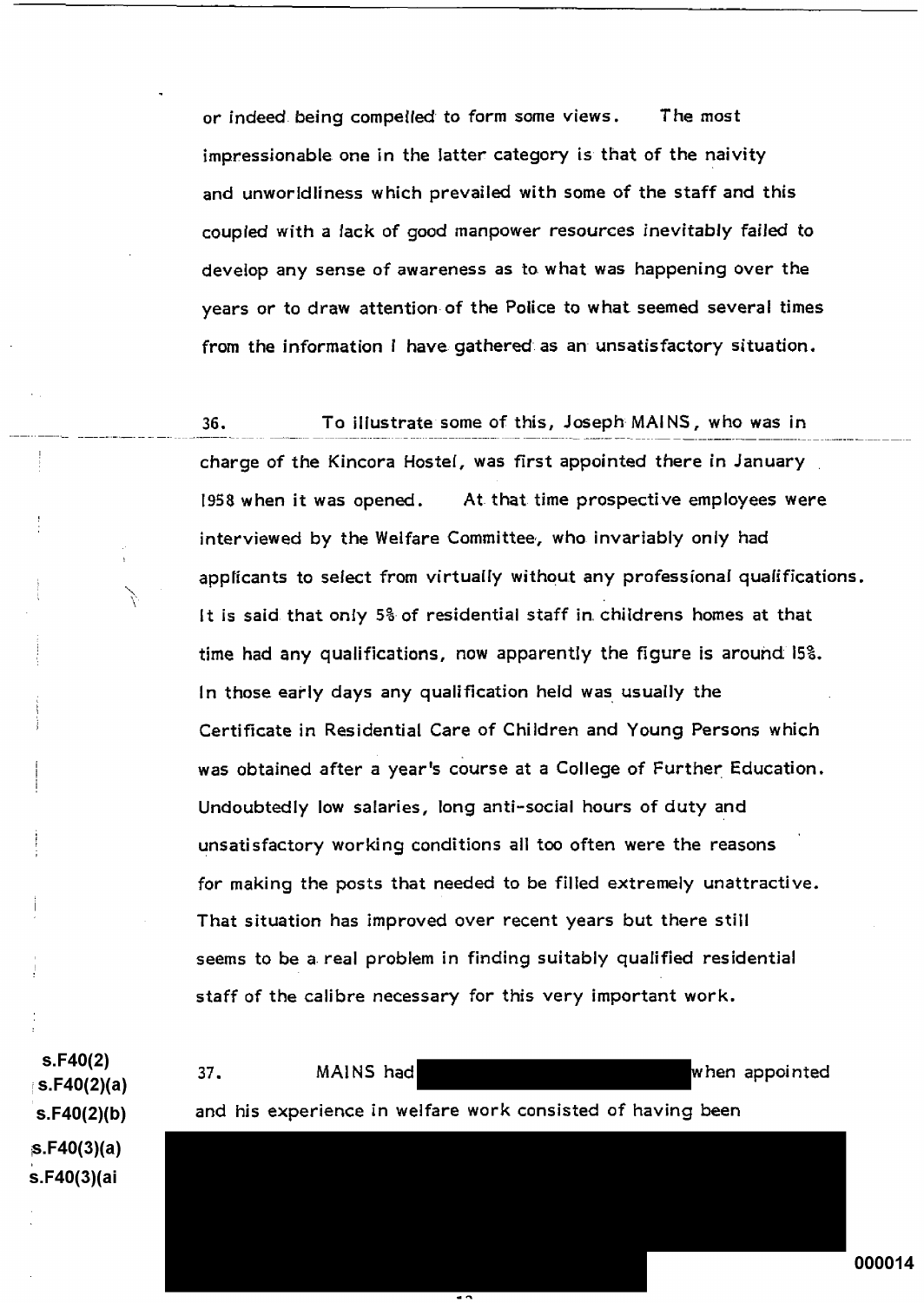The system in 1958 for the responsibility over children 38. in care in Belfast rested with the Belfast City Welfare Department and evolved directly to the City Welfare Officer and the Welfare The management structure reached down through the Committee. Deputy Welfare Officer, Children's Officer, Assistant Children's Officer, to a Divisional Welfare Officer, to other Social Workers The latter of course were intended to have and their assistants. personal follow-up contact with children in the homes. The residential homes were staffed by an officer in charge, a deputy and, where justified, house parents and ancillary staff like cleaners and cooks. The management of all of these people was direct to the Children's Officer and Principal Social Workers at the City Authority Headquarters.

Welfare Committee members had a statutory duty to 39. visit the homes at least once a month and report to the Committee and this was arranged on a rota basis of the members. The Children's Officer was required also to visit the homes within his area on again a monthly basis and in Belfast at that time this was delegated to the Assistant Children's Officer for residential care.

Having outlined in skeleton form the structure in being 40. when the trouble really started developing in this boys' hostel, I can only express a view that if the Social Workers at that time had established the desirable rapport with their charges, akin as it should have been to that of parent/child, some of the victims may well have been naturally inclined to confide in them on the events about which they were generally too shy to reveal. This naivety and consequent incompetence unwittingly deprived

000015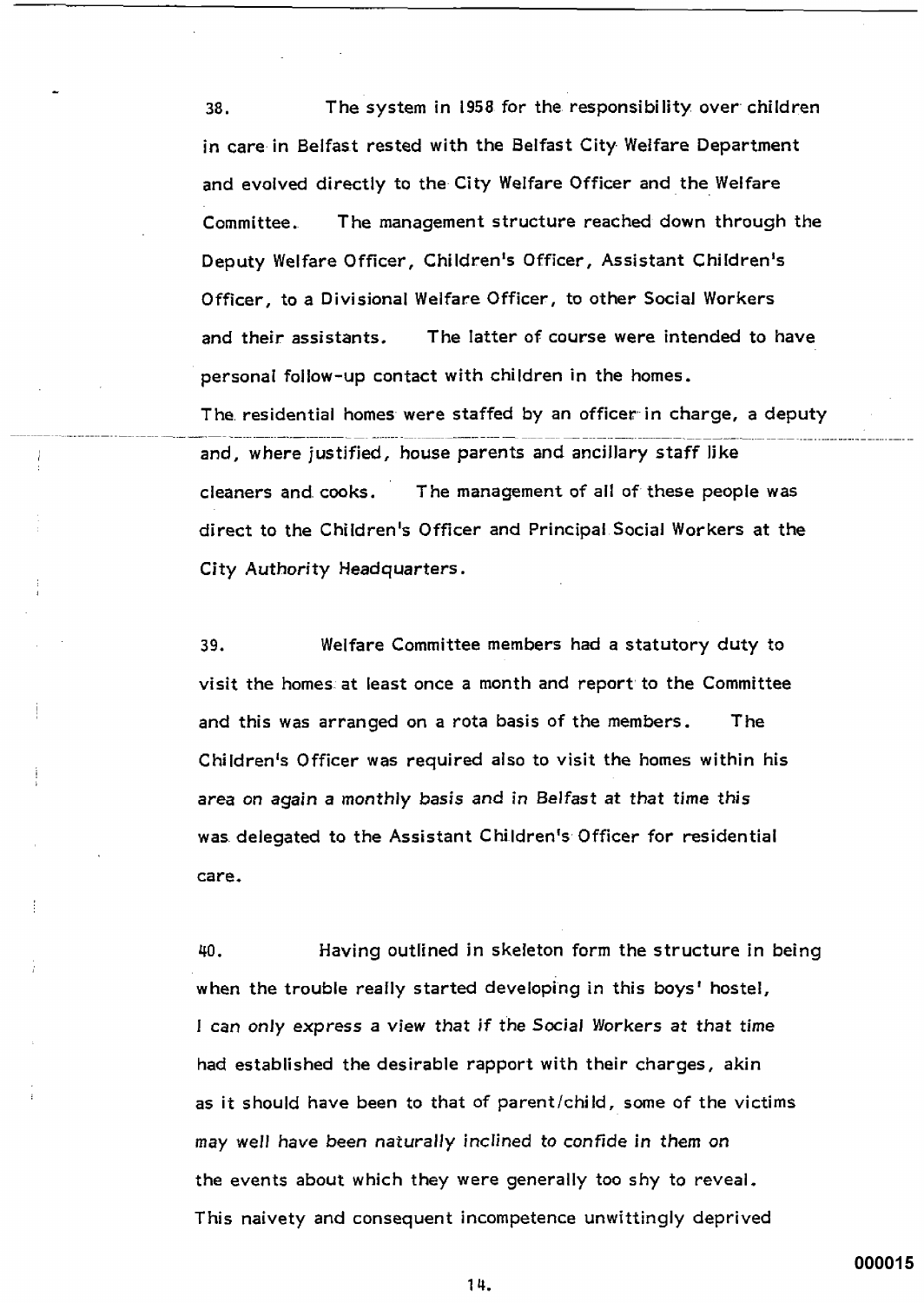the young victims of a reliable and understanding avenue of complaint which should have been generated.

There were some minimal instances where the confidences 41. were such that a child did complain to their Social Worker. **But** there was all too often by the latter an inability to recognise that criminal offences were being pointed to or instances. where their sometimes "trendy" views obliterated the significance of the matters and virtually condoned misconduct.

42. Here I now refer back to my earlier comments about homosexual practices; it is perhaps not surprising, therefore, that when my team re-interviewed former Kincora residents many of them made statements about how shocked and surprised they had been to learn of the allegations against MAINS. One would have thought, reading some of the headlines in the press, that the Kincora Hostel was virtually a male sex brothel. My enquiries and the evidence very fully re-searched show that this impression bears In fact, we found nothing more than no relationship to the truth. a number of separate, very secretive and nefarious relationships. These relationships were with only one exception, between the staff of hostels and the inmates, and the latter knew well the identity of their assailants or where appropriate their buggerers. This entirely gives lie to the media assertions that the boys were made over to a variety of other males of unknown identity through the medium of any "prostitution ring".

43. Generally in other respects the hostel was well maintained domestically and other persons who visited but occasionally when the supervision could only be very casual, gave full credit to the staff employed there for the general conditions.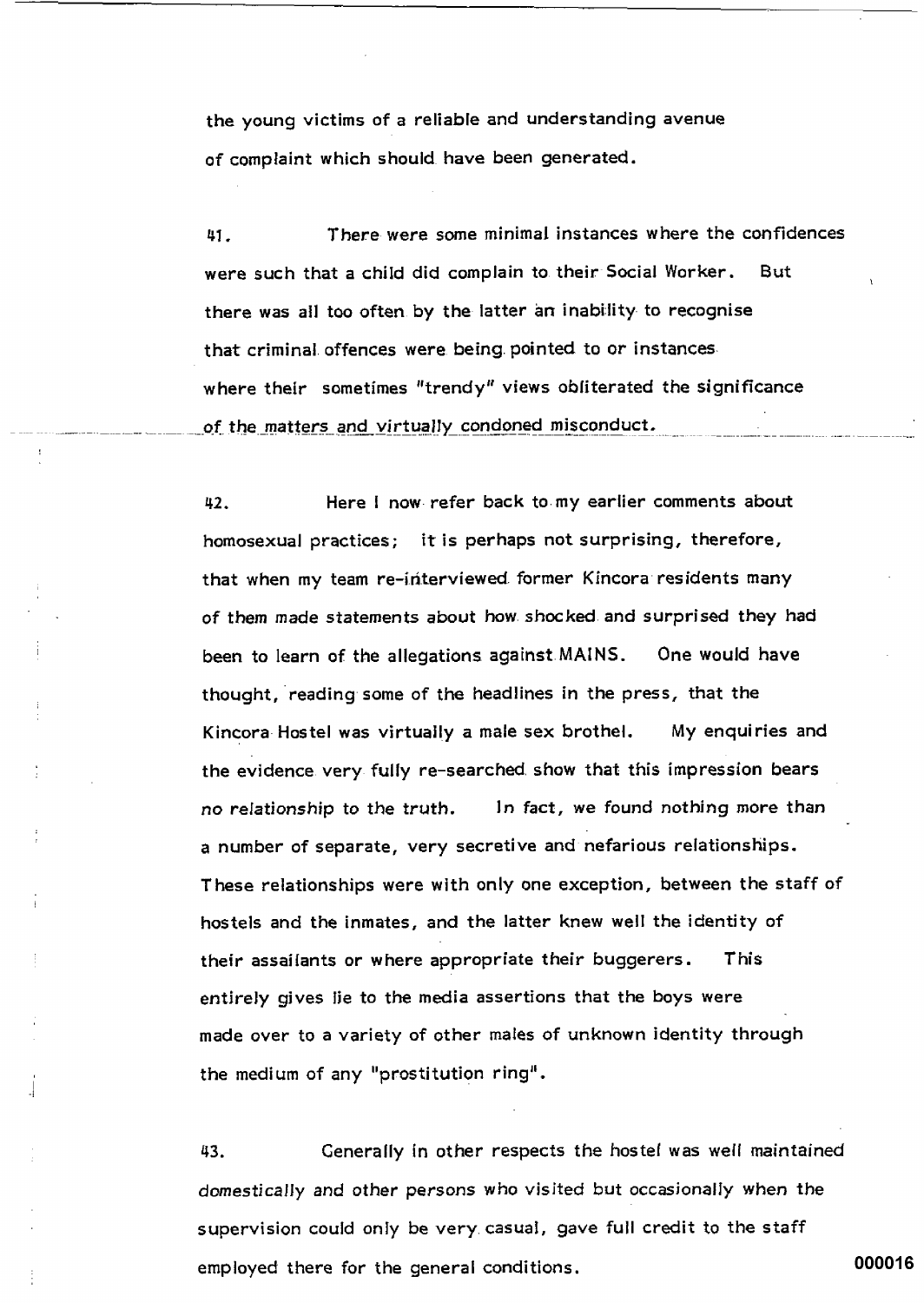#### AIM OF MY ENQUIRY

 $\frac{1}{2}$ 

Obviously I have probed in very considerable detail all 44. of the aspects of the circumstances in which homosexual men employed by the Eastern Health and Social Services Board were able to commit sexual offences on a number of boys in their care over a period of 22 years and at the same time to see if any blame could be apportioned to the Police and to indicate if any other agency could be faulted.

Additionally I have examined the work done by your 45. R.U.C. team who enquired into the Kincora affair following the matter being first raised in a newspaper article in January 1980, and seeking particularly evidence of a suggestion that the officers concerned had failed to identify or bring to justice people who were said to have blocked previous enquiries.

46. My enquiry also has sought to clarify that which is fact and that which is fiction concerning allegations that a homosexual prostitution ring existed involving British officials in the Northern Ireland Office, Policemen, legal figures, businessmen and boys in care at the Kincora Hostel and other homes.

Finally I have directed full attention to the continuing 47. R.U.C. enquiry which I was required to contemporaneously oversee.

#### INVESTIGATORY STRATEGY

Of necessity there was some degree of overlapping between 48. my aims of looking into the first R.U.C. investigation of the preceding period and your team who were conducting their ongoing 000017 I also decided to independently inve enquiries.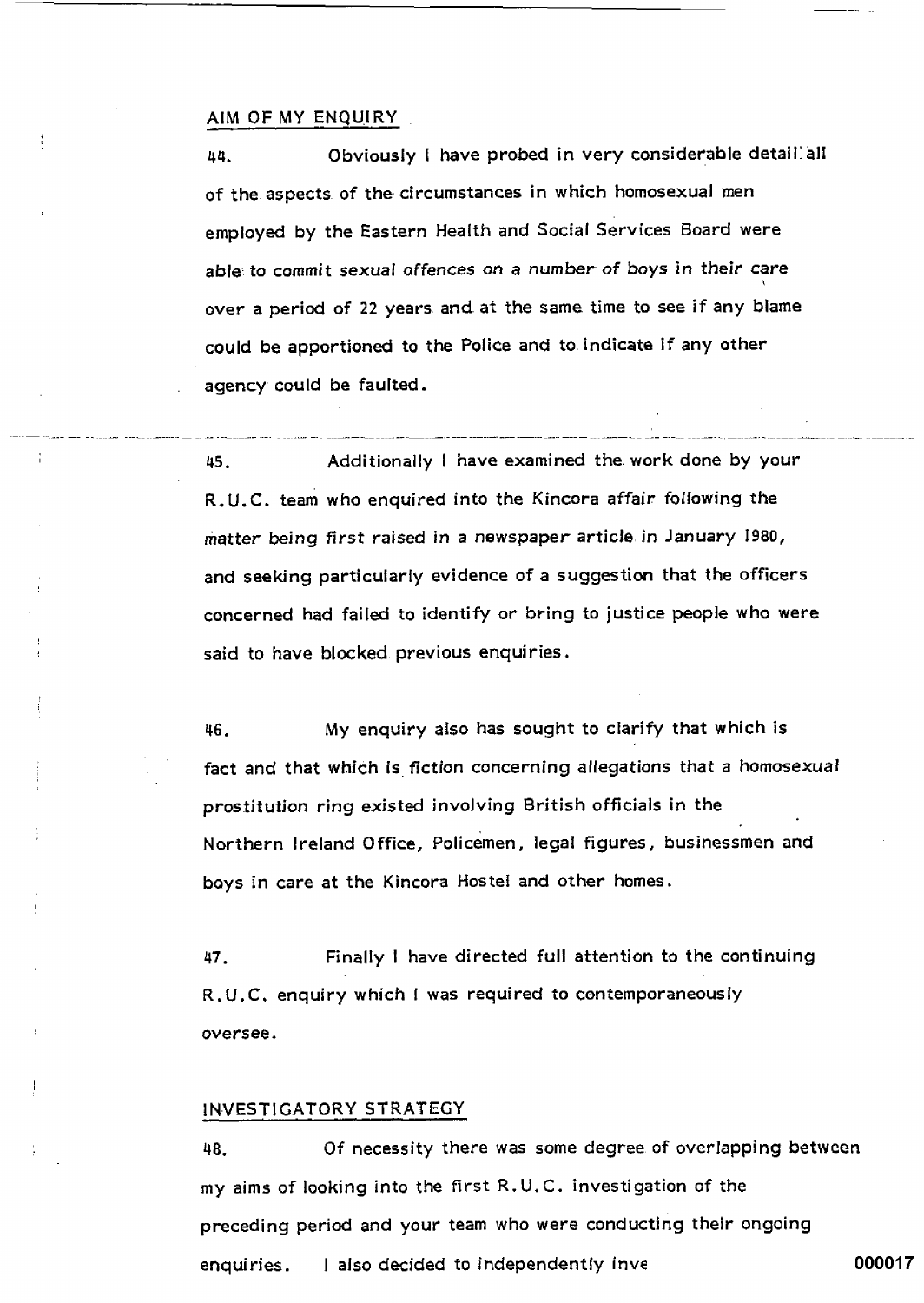matters in parallel with your own team and by so doing utilised a valuable method through which I could monitor the effectiveness of your officers and the thoroughness of their enquiries.

#### DEPTH AND AREAS OF MY INVESTIGATION

These have been very considerable and I would 49. summarise them as follows :-

AIE the files, statements and exhibits of the whole of the  $\mathbf{i}$ 1980 investigation by your R.U.C. team have been meticulously examined and discussed with members of your investigating team to ultimately confirm their absolute credibility.

ii1 We have re-interviewed all victims, hostel residents and material witnesses whom we could possibly locate who had been traced by the 1980 R.U.C. investigation team, We have also seen many others whom we thought it was particularly important to re-interview although they had made non-material statements initially in order to check the veracity of their statements and to ensure that nothing had been overlooked or omitted.

This was specifically aimed at tracing any of the individuals involved so as to reconcile their accounts with the stories published in the press. These enquiries took my team to most parts of the United Kingdom.

Again we applied this principle of re-interviewing iii ]  $S.F40(2)$ to a high proportion of the Police officers and politicians who  $s.F40(2)(a)$ had earlier been seen by D/Superintendent team. s.F40(2)(b)  $s.F40(3)(a)$ s.F40(3)(ai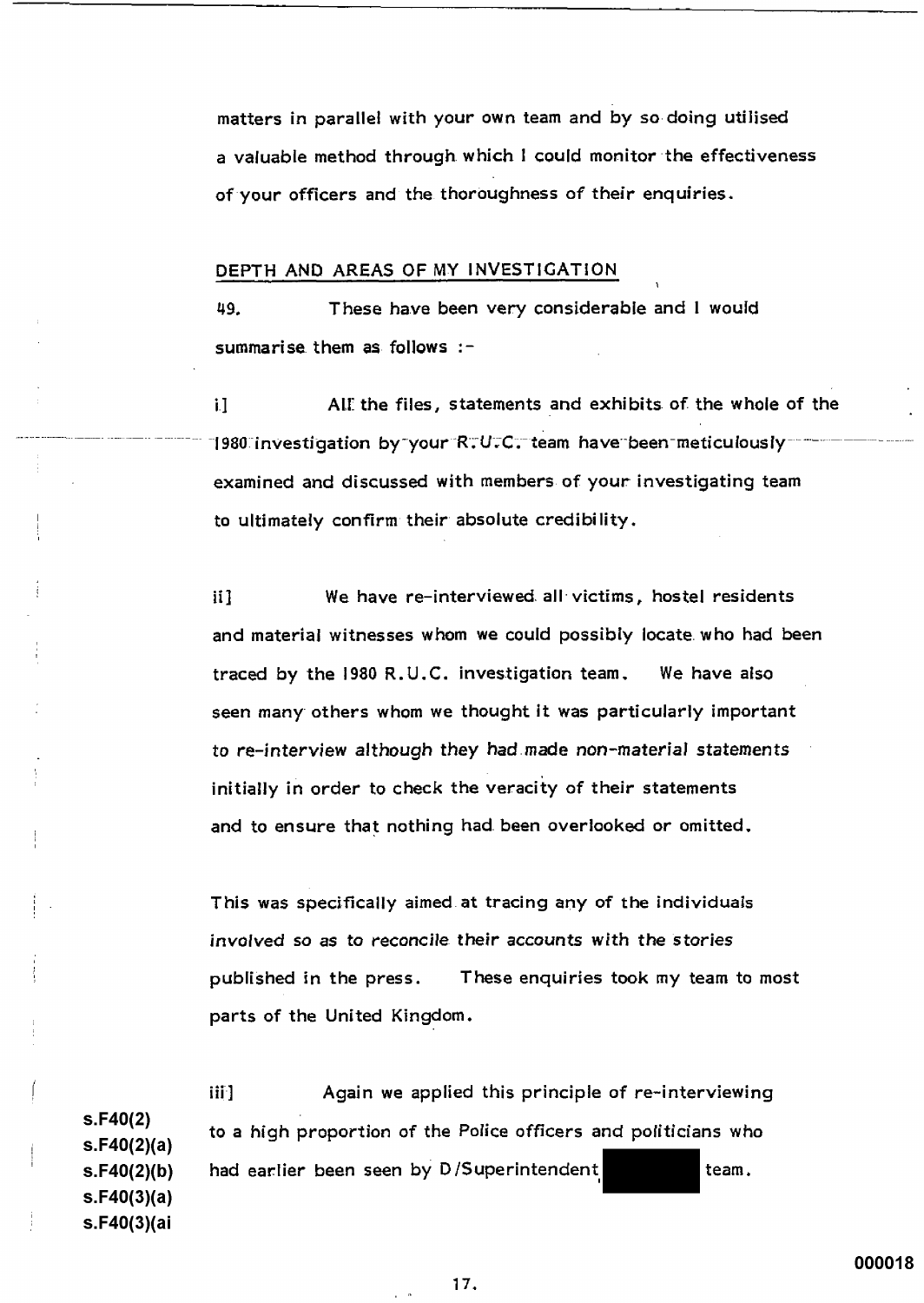We saw all those journalists who from their articles  $iv]$ appeared to have information which would assist in the investigation.

The three principal offenders, MAINS, SEMPLE and vI McGRATH, were re-interviewed in prison by my team on two occasions.

We traced amongst the already known witnesses, by vi 1 very careful and sometimes repeated interviews, those who could best be described as the "sources" used by the press in formulating their articles.

A continuous watching brief has been maintained by vii ] my team of all the ongoing R.U.C. enguiries and we interviewed, of our own choosing, a percentage of the witnesses and we scrutinised all the files subsequently prepared by your team for the Director of Public Prosecutions. This continuous overlooking was accomplished with the utmost co-operation from your own staff which extended far beyond the mere act of conformity with general instructions they had been given. Your Assistant Chief Constable, Mr. John WHITESIDE, and Detective Superintendent and his staff entered most fully into the spirit, as well as the letter of the instructions they had been given, and it was made crystal clear from their attitude that they recognised just what had to be done and they were prepared to assist in every way possible.

000019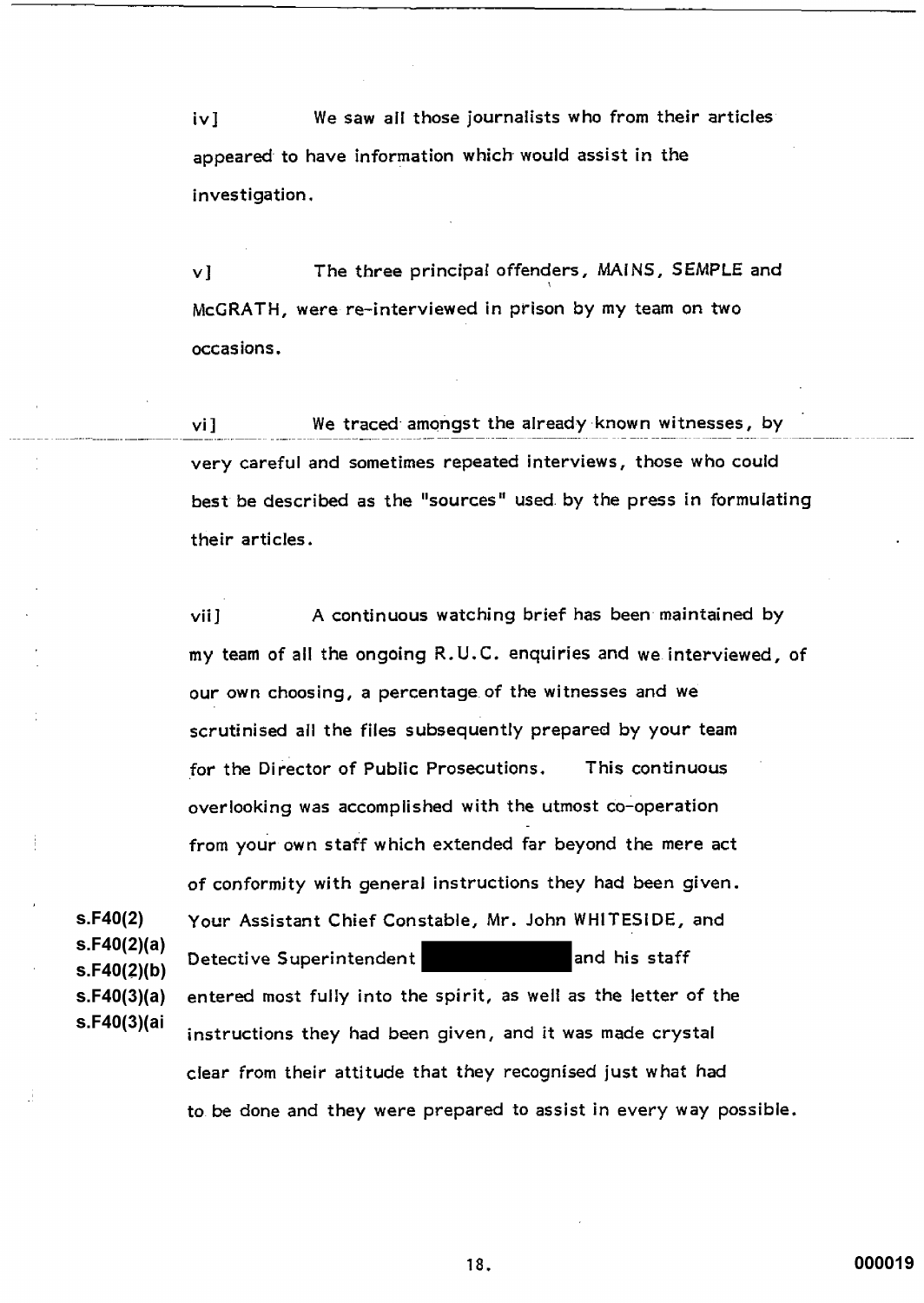#### MY CONCLUSIONS

It is of particular significance to state under this 50. heading that the Director of Public Prosecutions having received and given what I can only describe as very careful consideration of all of the reports which concluded the enquiries by your R.U.C. team, the contents of which we were aware, has decided that no further action should be taken against any persons for criminal offences.

My conclusions after the fullest possible investigation 51. are  $:$ -

al There is absolutely no evidence that residents of any children's home were involved in anything remotely resembling homosexual "rings" as asserted by the media or the latter's contentions that this so called ring involved Police officers, civil servants, military personnel, Justices of the Peace or legal people.

There was no cover up or concealment of evidence or b l disciplinary breaches by the R.U.C. personnel. There was some degree of lack of awareness over information/intelligence but this was at a time of intense terrorist activity which placed an excessive strain on Police resources and undoubtedly dictated priorities. There was, therefore, at this time an understandable inaibility to recognise that extremely vague information which arose in 1974, if probed thoroughly, may well have revealed that which was finally discovered in your 1980 investigations. In 1976 there was some other information which was not thoroughly recognised as relating to that

000020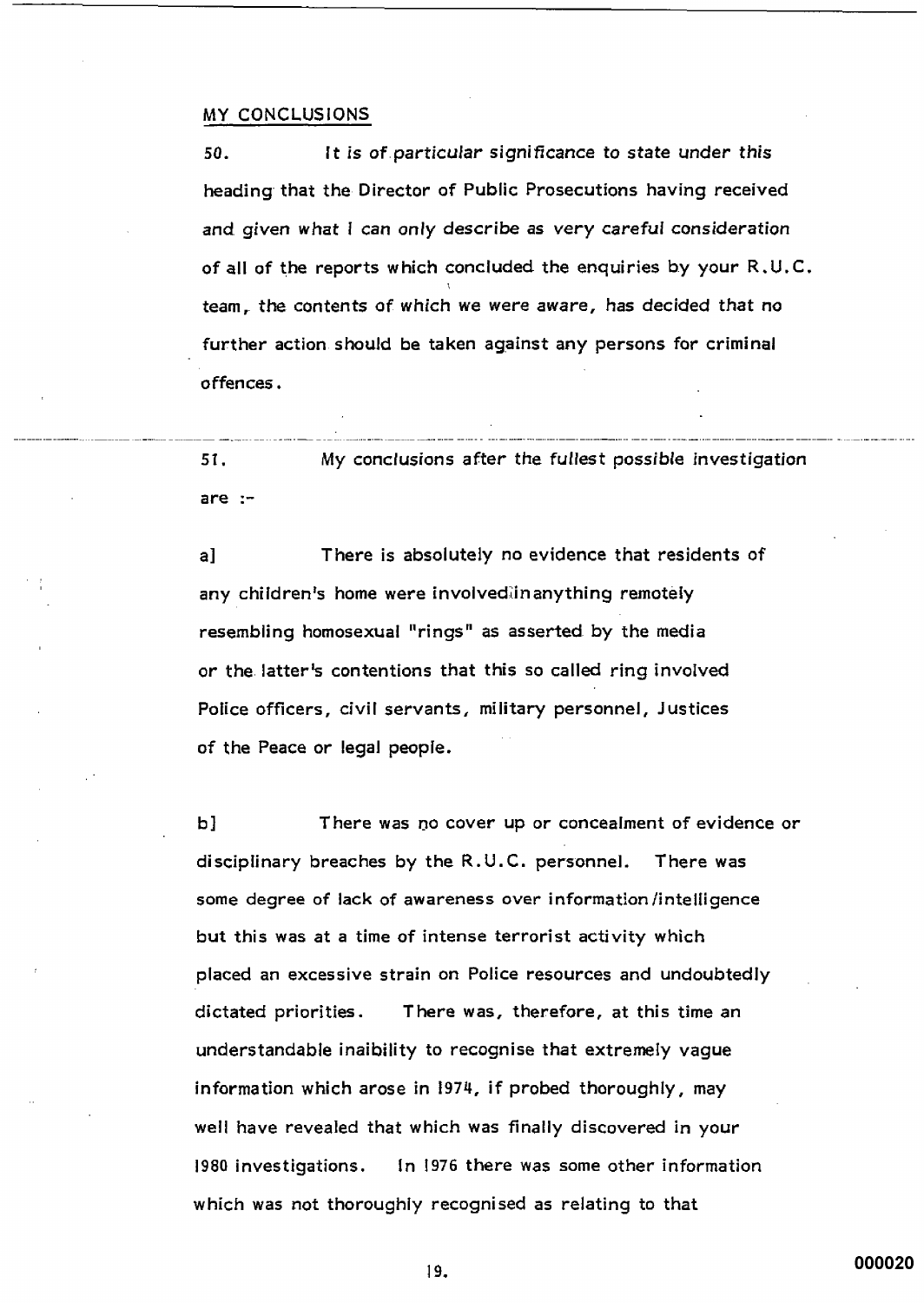which came to hand in 1974. In no way, however, by any stretch of imagination was this a question of a cover up, only, I repeat, a lack of awareness, of interpretation and recognition. Any later critics had the benefit of what never exists at the time, namely, hindsight. In fact, it excellent work which ultimately focussed was D/Superintendent attention upon this !

No complaint was ever received by the Police from any victim at c] Kincora or other boys' homes of homosexual abuse by the staff until your 1980 enguiry team was launched. In the absence of such complaints there are constraints and limits to the action which can be taken by the Police on the basis of unsubstantiated rumour or allegations even where they emanate from well-motivated and genuine people. That being said there were several occasions when, through inadequacy or inefficiency, insufficient cognizance was taken by supervisory officers of the implications of information, which unsupported and lacking credibility from its original source, should nevertheless have attracted greater interest and a more positive response. I do not consider, however, despite those lapses of professionalism, that an earlier investigation would reasonably have been prompted on the basis of the information available to those officers.

 $d1$ Your team's investigation in 1980 and indeed their continuing activities endeavoured but could not establish the existence of any paramilitary organisation connected with the homosexual misconduct in any boys' home or of any attempts to recruit persons to a para-military organisation through residents in a boys' hostel. My team's enquiries also covered this ground fully and we can confirm the conclusions of your team that no such viable para-military organisation in fact exists beyond an idealogical concept of a few ineffectual individuals with hopes and aspirations which never materialised or reached the stage of criminal activity. However, we traced evidence that a member of the Eastern Health & Social Services Board in Belfast was put off from exercising properly his supervisory role because it was believed that one of the Kincora He 000021

 $s.F40(2)$  $s.F40(2)(a)$  $s.F40(2)(b)$  $s.F40(3)(a)$ s.F40(3)(ai

 $\frac{1}{2}$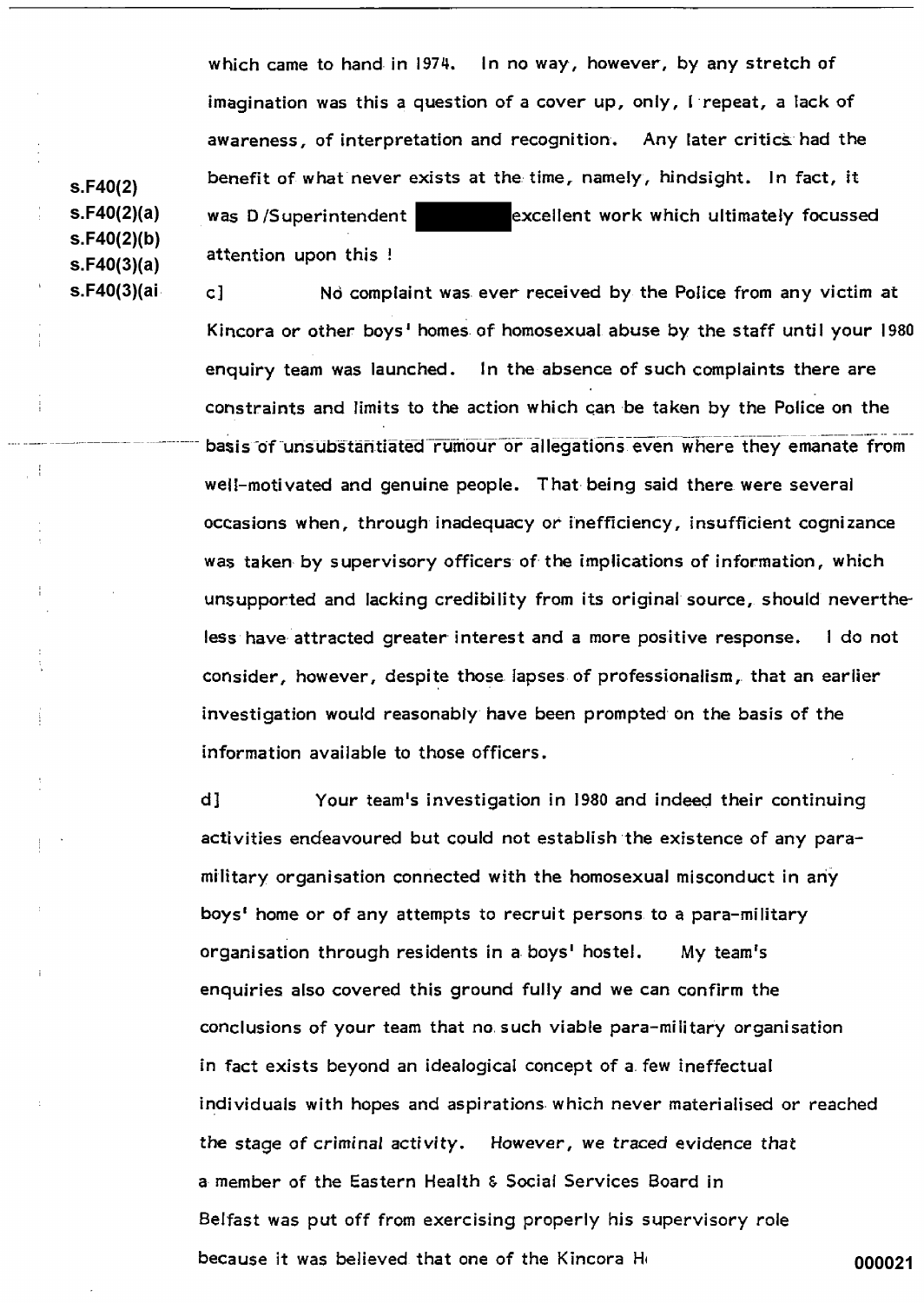namely, McGRATH had strong para-military links. This resulted out of personal fear in a failure to investigate matters with homosexual connotations or pass to the Police information.

Because of the articles in the media I went to great eŀ lengths to afford the maximum facility to the various reporters for them to produce evidence to support their stories and Each was particularly asked to provide to me assertions. evidence or the identity of witnesses who could substantiate their allegations of a "homosexual ring" etc. or to inform me of anything which they considered the R.U.C.'s team had not No fresh or real evidence whatsoever was discovered. provided to me from any of the reporters despite my emphasis that it was important for them to give it. Equally they could not or would not give to me the names of any credible witnesses, victims or suspects who might fall into this category.

When considering this against the general tenor of the press articles which convey a sense of righteous indignation on their part that nothing was done despite the evidence they claim was available, I am bound to conclude that they had no such evidence.

In consequence I am satisfied that no further evidence in fact exists and the stories that were produced for public consumption for whatever reason fall under that well known guise of investigative journalism !

Having said that, however, there can be no doubt that the item by the Chief News Reporter of the Irish Independent Newspaper published on 24th January 1980, although containing some erroneous detail, was substantially correct. It y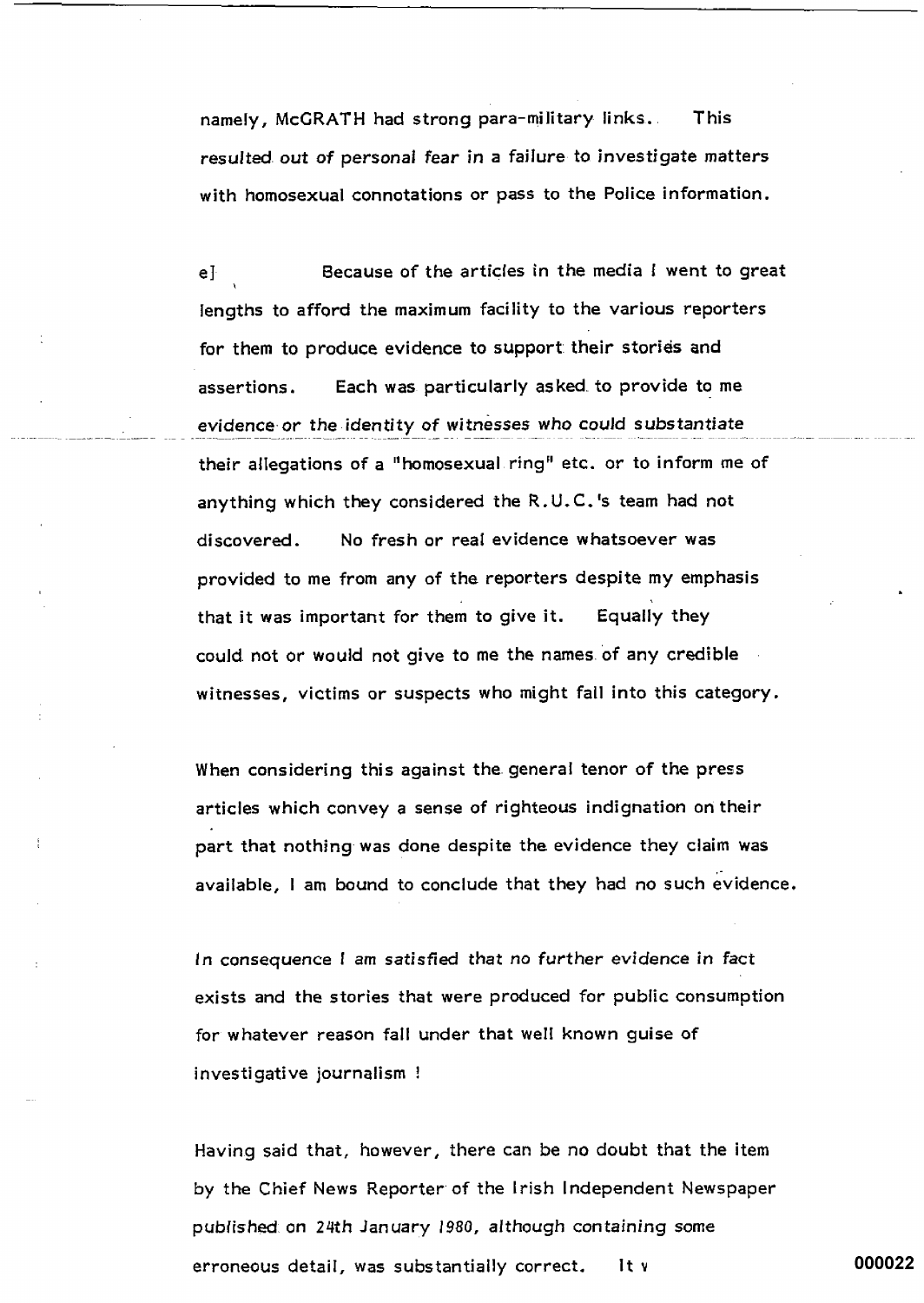$s.F40(2)$  $s.F40(2)(a)$  $s.F40(2)(b)$  $s.F40(3)(a)$ s.F40(3)(ai

this which led to your team under D/Superintendent being formed and uncovering the whole sordid affair.

In that connection I refer earlier to our having traced the media's sources of information; the basis of this newspaper article clearly emanated from Social Workers whose integrity and dedication compelled them to do something that might ensure the matter was ventilated.

f] My terms of reference did not require me, as I have mentioned in the early part of this report, to investigate as such the shortcomings of the Social Services Departments. **Nonetheless** it is evident that there was a high degree of naivety, incompetence and in some instances an avoidance of responsibility by members. of that very vital Service. My assumption is that those matters will be looked at internally and remedied.

g] Following that point I am sure and I firmly conclude that the marked ineffectiveness of those required to staff childrens homes was occasioned by those so appointed being of very low calibre in regard to suitability and experience for the work they really were required to undertake. Indeed the system of elected representatives performing a regular overlooking and supervisory function appears to be nothing more than a "rubber stamping exercise".

h] If a better system of formalised liaison, as between what was the Children's Department and now the Social Services and the Police, had then existed, the Police would have been enabled to know quite early of matters in the childrens' homes and preventive action and criminal proceedings tal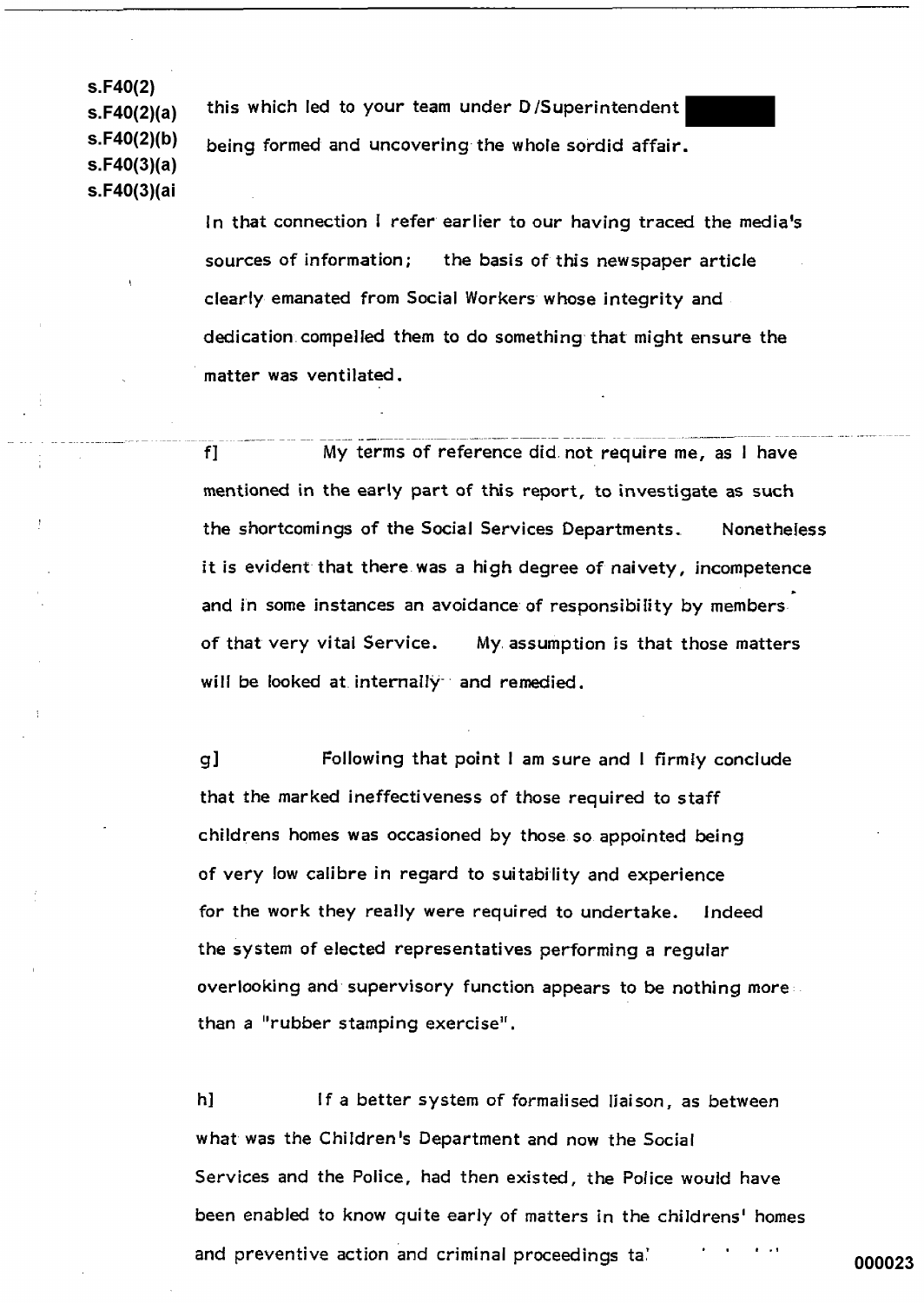need for some prosecutions would then never have arisen.

 $i<sub>1</sub>$ In spite of the extensive enquiries carried out by the R.U.C. team in 1980 and subsequently, and all of the work undertaken by my team in re-interviewing, no further complaints of homosexual activity from any Kincora inmates were received. I, therefore, conclude that so far as is humanly possible all complaints have been registered, investigated and proceeded with according to the evidence, and there certainly is nothing which could be justifiably interpreted by the media as amounting to anything remotely resembling a homosexual prostitution ring.

In [a] above I deal with what I can only describe as the  $\mathbf{1}$ fictional allegations about a homosexual prostitution ring. However, in view of the comments requiarly featured in the media, I think I should add further emphasis to the fact that with my team I have particularly looked to see if any evidence at all can be found to indicate an involvement in any homosexual practices by British officials in the Northern Ireland Office or any action by them to suppress Police enquiries in this I conclude without hesitation that there is no connection. justification in this allegation and that no evidence exists.

 $s.F40(2)$  $s.F40(2)(a)$  $s.F40(2)(b)$  $s.F40(3)(a)$ s.F40(3)(ai

kl The media have also given a degree of prominence to the fact that some Military circles were aware of homosexual mis-practice in the Kincora Boys' Hostel. The Military sources have been very frank with me and perfectly open during the ongoing enquiry by your own team under D/Superintendent Let me say quite clearly that once more I sought evidence from all sources inclu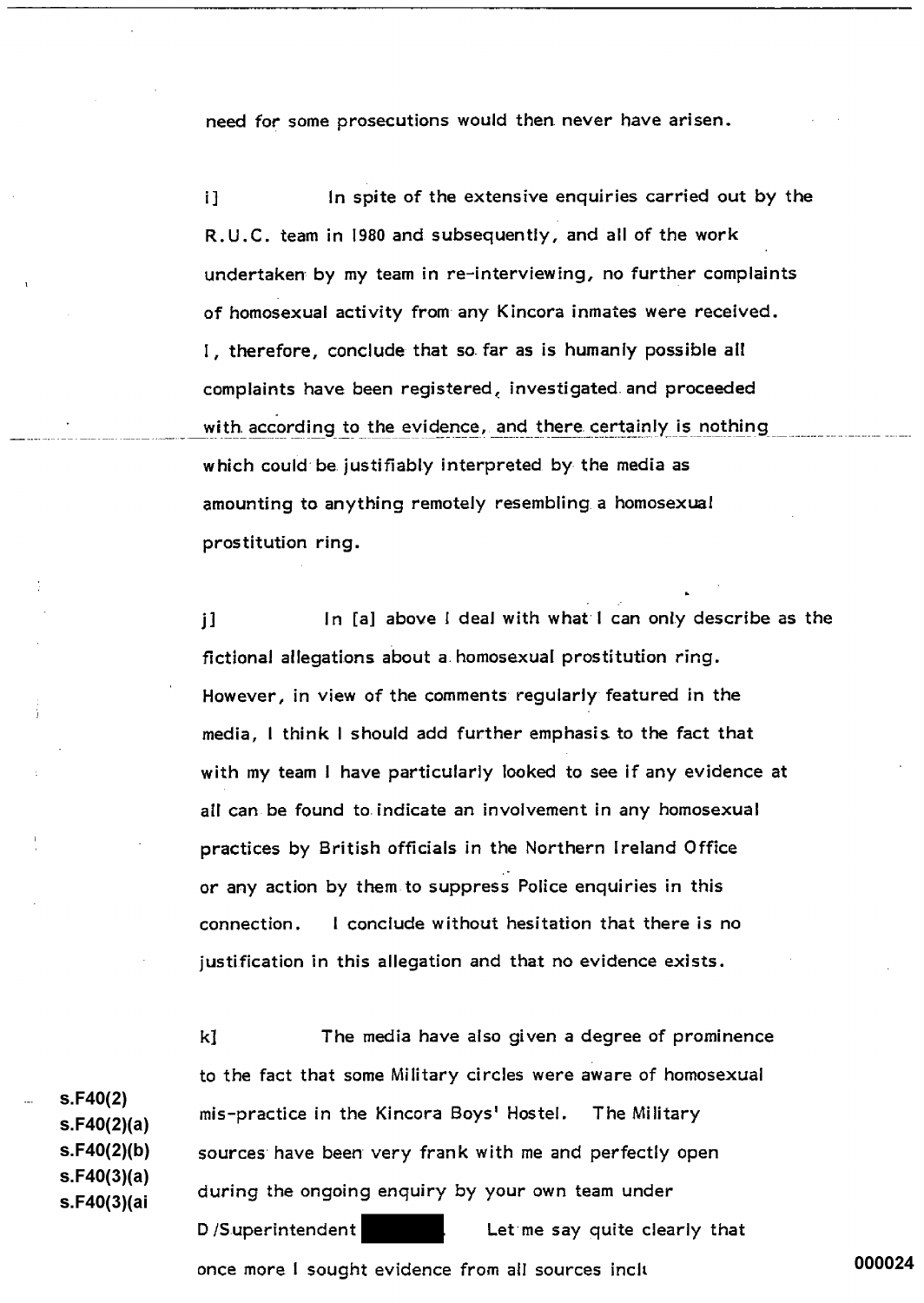media with negative result.

#### RECOMMENDATIONS.

 $52.$ Arising from the whole my recommendations are few but very firmly based as follows :-

 $\mathbf{i}$ An enquiry within the Social Services elements in the Province appears highly desirable to prevent shortcomings which have been clearly revealed, and in my view this can only be effectively accomplished by practical contact during the enquiry with members of my team. This should encompass more careful consideration as to the recruitment and screening of persons suitable for employment in residential homes; their qualifications which may well be reflected by the remuneration they receive are vital. In fact there is clearly a desperate need within this selection process to eliminate from any appointments persons with a propensity towards misbehaviour with young persons under their care.

ii ] As a consequence of the last recommendation it follows that the best possible training should be afforded to all Social This particularly relates to basic practicalities leading Workers. towards the elimination of naivety and lack of worldliness by those who have to deal with the complexity of the well-being of young Therefore, the whole history of the Kincora Hostel persons. saga should form the basis of hard bitter experience which should convey how a repetition can best be avoided.

I feel that some not over-elaborate form of education iii 1 should be evolved of children placed in care, especially having regard to their often previous unfortunate backgrounds with the object of creating a sensible but not fearful awar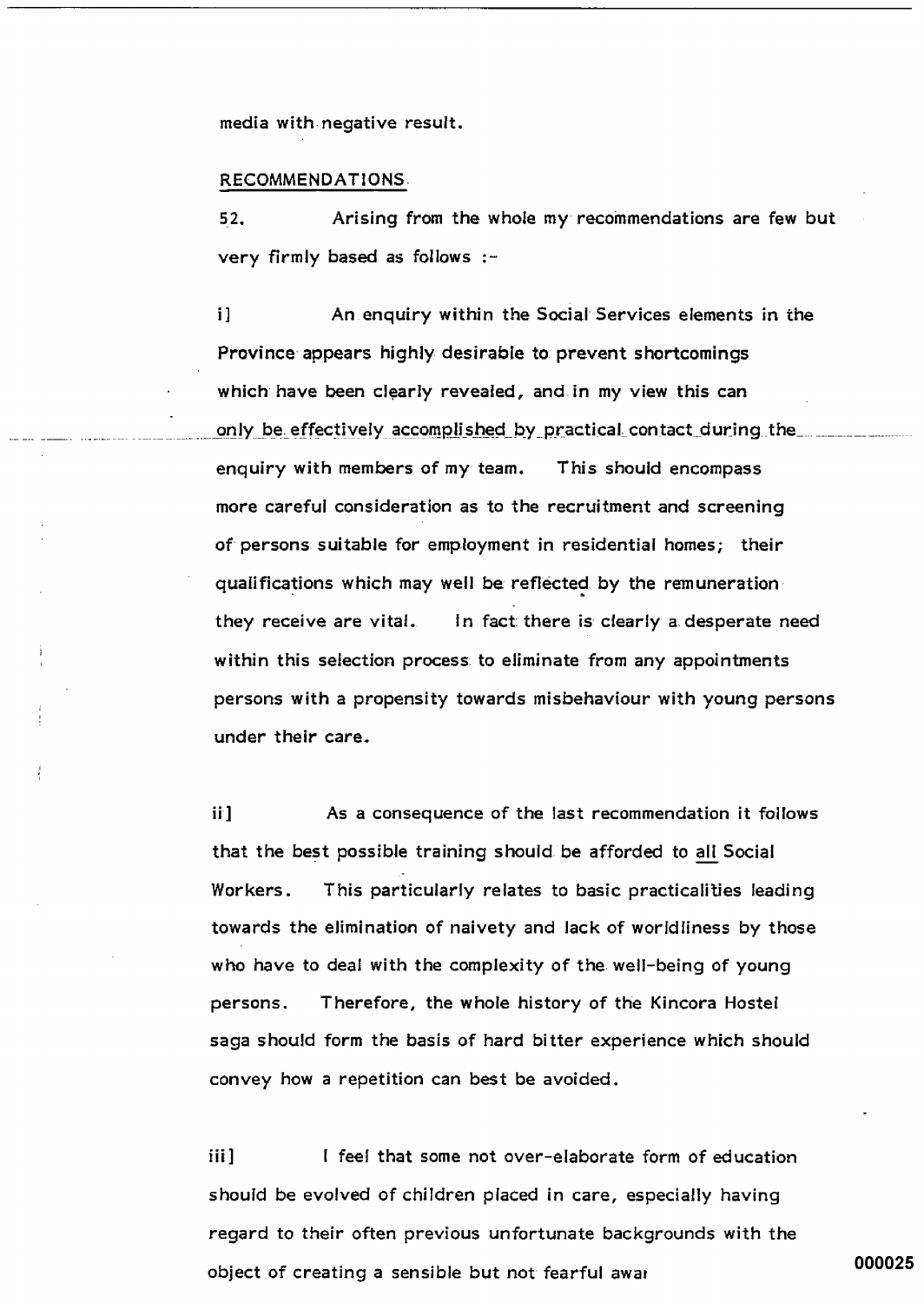dangers which can arise; in other words a sensible and practical realism of proper sex education.

A complaints system should be considered which will iv] effectively perceive, receive and investigate matters of doubt over the conduct of supervisory staff in charge of children so that important issues are not stopped at a lower level without. proper scrutiny. In order to do this there should be a Police involvement as my enquiry shows a very real lack of awareness as to what is criminal misconduct or a tendency in that direction.

Consideration should be given to the appointment of an v] officer of Inspector rank on each Division as the main point of liaison between the Local Authorities and the Police so that there is no hesitation over the channels available and the confidentiality of approaches which might arise from those in care of children who need These officers should be under another of views and quidance. appropriate rank at Force Headquarters for the overall co-ordination of the Force's efforts in this connection.

vi1 There should be practically based training of junior Detectives in regard to the detection of homosexual offences committed upon children, and once again I would suggest that the lessons to be learned from the Kincora enquiry should form the basis. This training should include the philosophical aspects of the development of good liaison as between the Police and the Social Services who have a responsibility for children who can be exposed to danger. The same aspects of Police work, particularly relating to decision-making and direction of operational work, should be included in the training syllabus for all Inspectors.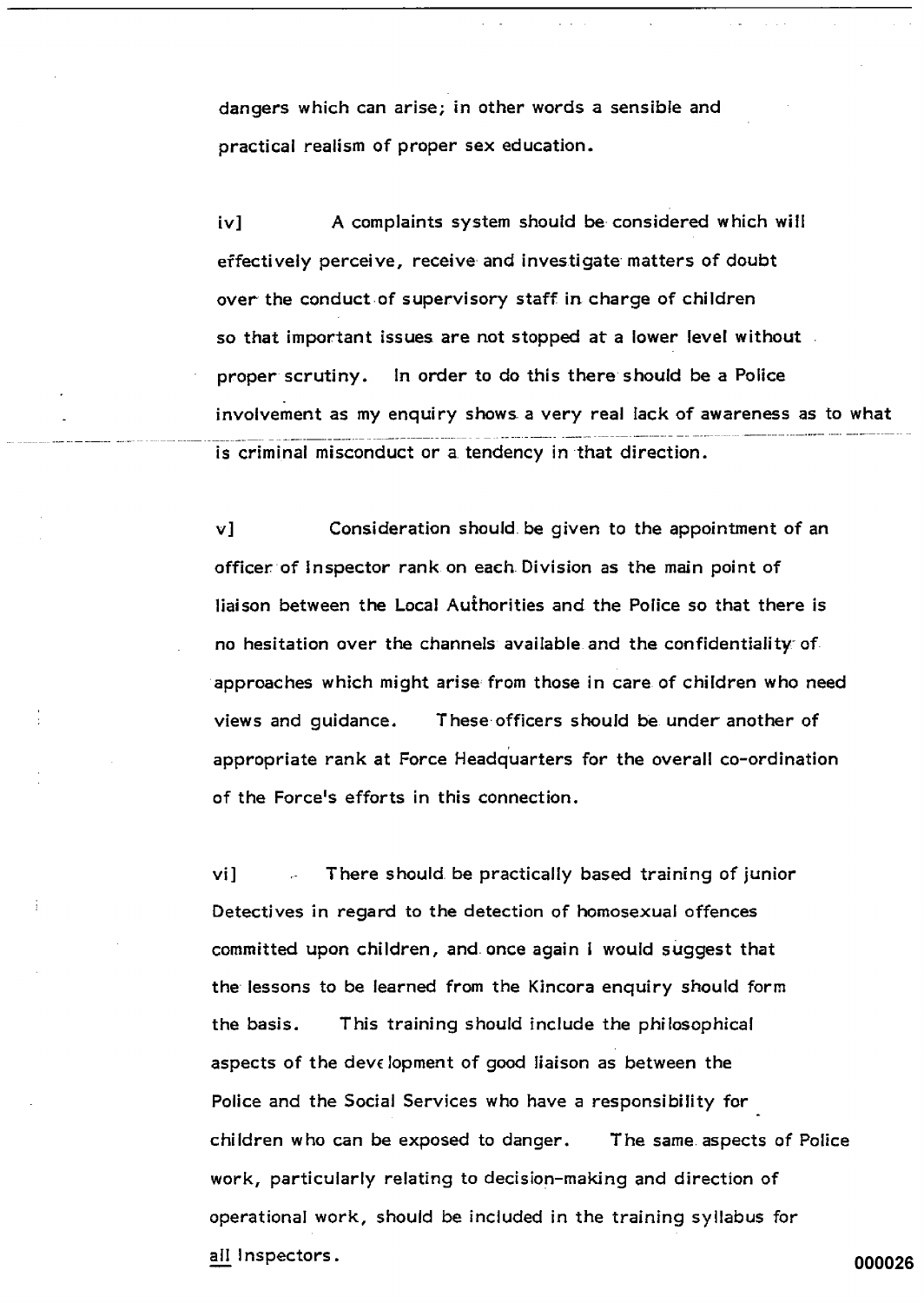#### FINAL COMMENT

53. I am certain that from the exhaustive enquiries carried out by your own team and my own that there is no need for effort and time to be expended on further enquiries into this rather distasteful matter. It has already been more than fully ventilated and in my view from the many contacts that we have established, any further steps that might be taken would only serve as an undesirable platform perhaps for political or religious reasons and also to a lesser degree by a few who have entirely self-centred motives in wanting to be involved.

54. As I believe I have indicated earlier, whilst the media must be given full credit for the initial exposure, subsequent publicity has not been well based and has virtually developed into a discrediting campaign against what I can best describe simply as "the establishment". There has been an inclination in my view for the headline writers and the orators to take the issue out of the context of the era in time when society in fact was more concerned for the preservance of other ingredients in life of more immediate significance.

 $55.$ It seems to me that the task for collective society in Ulster in writing its next page of history should be to ensure the future does not repeat the errors and omissions. It should be more genuinely accepted that any tragedy for a small element of society must be the fault of the whole in one way or another, and this cannot be more true than in the last decade or so !